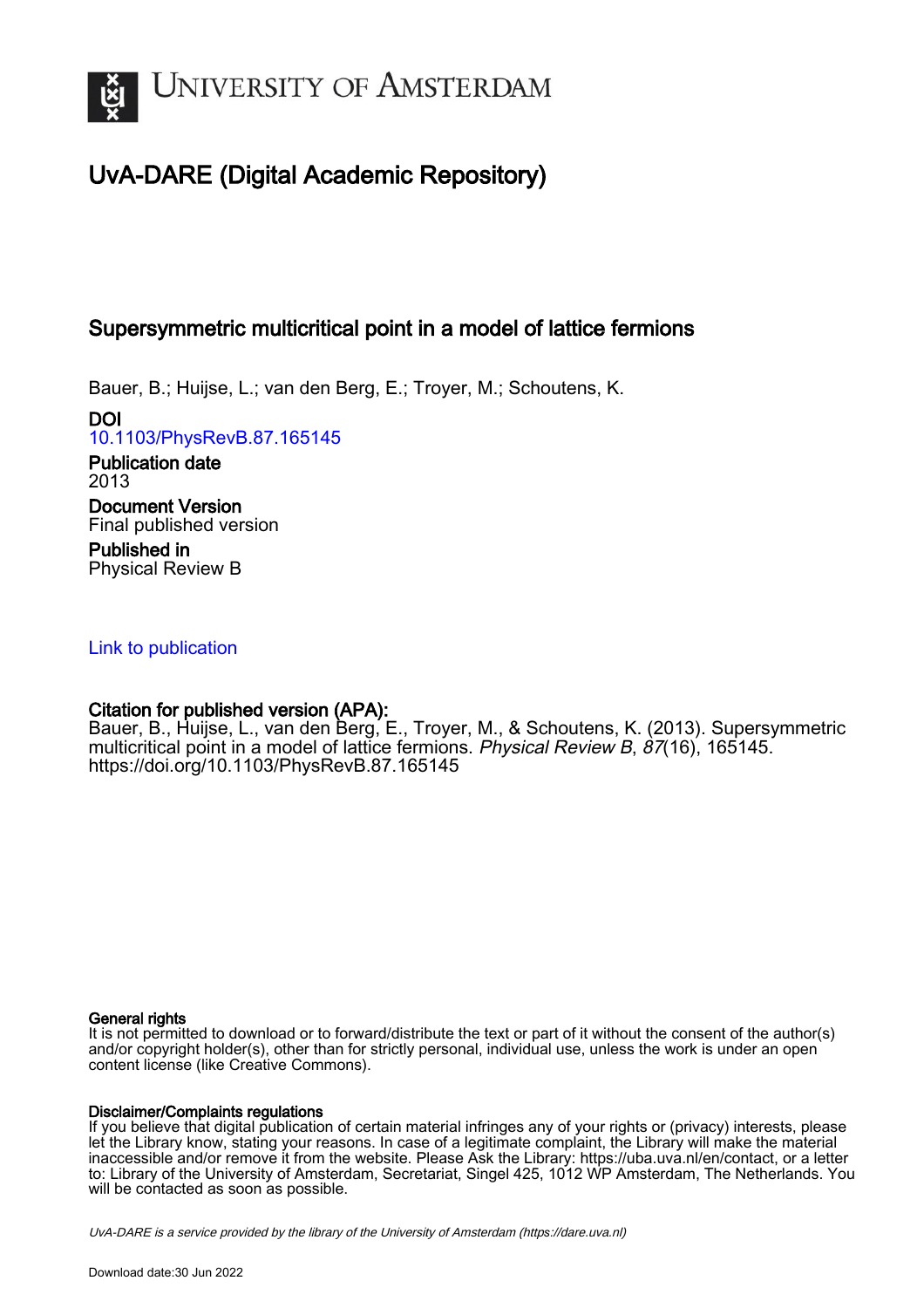## **Supersymmetric multicritical point in a model of lattice fermions**

Bela Bauer,<sup>1</sup> Liza Huijse,<sup>2</sup> Erez Berg,<sup>3</sup> Matthias Troyer,<sup>4</sup> and Kareljan Schoutens<sup>5</sup>

<sup>1</sup>*Station Q, Microsoft Research, Santa Barbara, California 93106-6105, USA*

<sup>2</sup>*Department of Physics, Harvard University, Cambridge, Massachusetts 02138, USA*

<sup>3</sup>*Department of Condensed Matter Physics, Weizmann Institute of Science, Rehovot 76100, Israel*

<sup>4</sup>*Theoretische Physik, ETH Zurich, 8093 Zurich, Switzerland*

<sup>5</sup>*Institute for Theoretical Physics, University of Amsterdam, Science Park 904, P.O.Box 94485, 1090 GL Amsterdam, The Netherlands* (Received 7 August 2012; published 30 April 2013)

We study a model of spinless fermions with infinite nearest-neighbor repulsion on the square ladder, which has microscopic supersymmetry. It has been conjectured that in the continuum, the model is described by the superconformal minimal model with central charge  $c = 3/2$ . Thus far, it has not been possible to confirm this conjecture due to strong finite-size corrections in numerical data. We trace the origin of these corrections to the presence of unusual marginal operators that break Lorentz invariance but preserve part of the supersymmetry. By relying mostly on entanglement entropy calculations with the density-matrix renormalization group, we are able to reduce finite-size effects significantly. This allows us to unambiguously determine the continuum theory of the model. We also study perturbations of the model and establish that the supersymmetric model is a multicritical point. Our work underlines the power of entanglement entropy as a probe of the phases of quantum many-body systems.

DOI: [10.1103/PhysRevB.87.165145](http://dx.doi.org/10.1103/PhysRevB.87.165145) PACS number(s): 05*.*30*.*Rt, 71*.*10*.*Pm, 03*.*67*.*Mn, 11*.*30*.*Pb

## **I. INTRODUCTION**

The study of supersymmetry has its origins in the field of particle physics, where it allows the construction of quantum field theories containing both bosonic and fermionic excitations, which are related by the supersymmetry. Such field theories are considered promising candidates for extensions of the standard model of particle physics and may solve some of the open problems encountered in the field today.

At the same time, supersymmetry has found applications in many other fields of physics. In this paper, we study a supersymmetric model for spinless interacting fermions in one spatial dimension, which was first introduced in Refs. [1](#page-14-0) and [2.](#page-14-0) Our motivation for studying this model is twofold: on the one hand, the supersymmetry allows us to make rigorous statements despite the strongly interacting nature of the model. We will see that the model displays a multicritical point and that supersymmetry allows us to easily identify this point in parameter space. At the multicritical point, an Ising transition coincides with a Kosterlitz-Thouless (KT) transition. The latter transition is associated with the  $U(1)$  symmetry of the charged particles, while the Ising transition involves a spontaneous breaking of a  $\mathbb{Z}_2$  symmetry present in the one-dimensional lattice we consider. Generically, identifying and tuning to a multicritical point is difficult. Imposing the exact supersymmetry allows us to numerically study the vicinity of the critical point and establish ties to the continuum theory.

On the other hand, this model allows us to benchmark and improve the numerical tools used to explore criticality in one dimension. We show that the critical theory for this model contains marginal operators that give rise to strong finite-size corrections. Such corrections often cause severe obstacles to numerically approaching critical systems. We will show how these obstacles can be overcome by relying on the entanglement entropy, which is less affected by finite-size corrections.

The model we study falls in a broader class of models for interacting fermions with supersymmetry. In these models, the degrees of freedom are spinless fermions with local repulsive interactions. There are no microscopic bosonic degrees of freedom, as one might have expected for a supersymmetric theory. Instead, supersymmetry relates fermionic and bosonic many-body states, i.e., states with an odd or even number of fermions, respectively. The Hamiltonian contains a nearestneighbor hopping term and interactions for particles less than two sites apart. Imposing supersymmetry fixes the strength of the terms in the Hamiltonian, but—as we will discuss below—it was found that a rich array of phases can be found when the underlying lattice is varied.

We now review some recent results on this class of models to illustrate the power of incorporating supersymmetry in models for interacting fermions. In Refs. [1](#page-14-0) and [2,](#page-14-0) the model was proposed and solved explicitly on a chain using the Bethe ansatz. Exploiting the additional tools that are available due to supersymmetry, further aspects of these models were understood: using the Witten index and cohomology arguments, the number of ground states and some of their properties on several two-dimensional lattices were obtained in Refs. [3](#page-14-0) and [4.](#page-14-0) This was used to demonstrate that the models exhibit surprising properties such as superfrustration, $3$  an exponential degeneracy of the ground state, which is not lifted by quantum fluctuations. The case of the chain was analyzed in more detail in Ref. [5,](#page-14-0) where the authors explore properties of the ground state for finite systems. The spectrum and its relation to superconformal field theory was explored in detail in Ref. [6.](#page-14-0) Recent advances include the study of perturbations of the model that preserve supersymmetry, namely, staggered interactions.<sup>[7–10](#page-14-0)</sup> Interesting extensions of the supersymmetric model revealing relations to various spin chains were also explored. $2,11$ 

In this paper, we focus on this model on the square ladder. This model turns out to pose a particularly interesting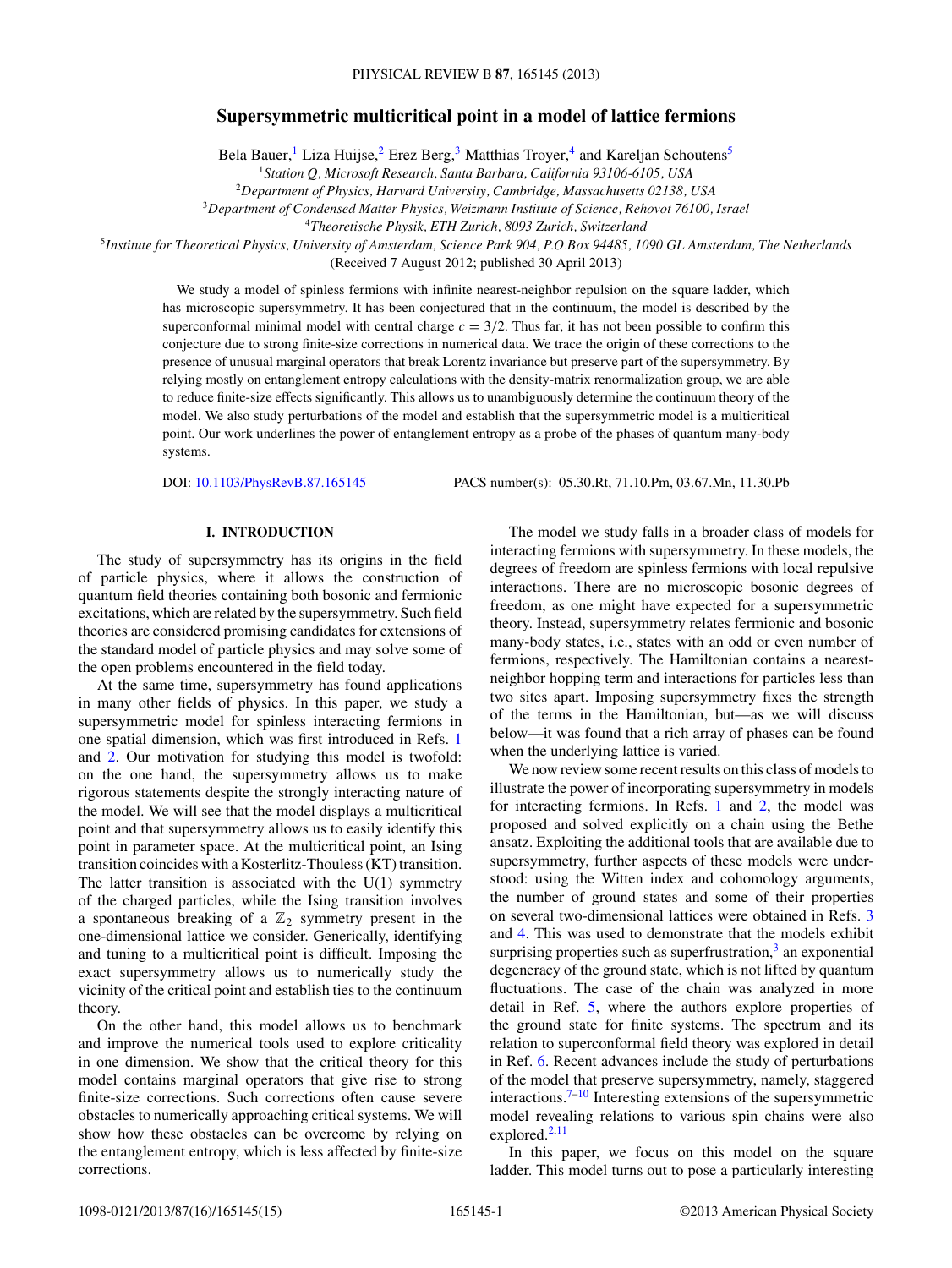<span id="page-2-0"></span>numerical challenge. It has been shown to be critical using the behavior under boundary twists.<sup>4</sup> It has been conjectured that its continuum theory is the second  $\mathcal{N} = 2$  superconformal minimal model, $\frac{1}{1}$  $\frac{1}{1}$  $\frac{1}{1}$  but a reliable numerical confirmation of this conjecture has not been achieved so far due to strong finite-size effects in exact diagonalization calculations. In general, finite-size effects are a result of the presence of irrelevant and marginally irrelevant operators in the ultraviolet (UV) theory. Marginally irrelevant operators are particularly notorious as they lead to corrections that are suppressed only logarithmically in the system size. One might expect that finetuning the microscopic model to be supersymmetric would prevent such problems from arising. We will see, however, that this is not the case, and that the supersymmetry imposed on the lattice still allows for the presence of a marginal operator. We resolve this problem by realizing that finite-size corrections are strongly suppressed in the entanglement properties. We study the entanglement properties of the system at the supersymmetric point and a number of perturbations away from this point, which allow us to establish the phase diagram and identify the supersymmetric point as the multicritical point in that phase diagram. We thus confirm numerically that the continuum limit of the supersymmetric model on the square ladder is described by the second superconformal minimal model.

The outline of this paper is as follows. In Sec.  $\Pi$ , we review the construction of the supersymmetric lattice model for hard-core fermions with a focus on the relevant properties of the model on the square ladder. In Sec. [III,](#page-3-0) we review the conjectured continuum theory for this model and discuss the origin of the large finite-size corrections.

In Sec. [IV,](#page-5-0) we turn our attention to the numerical methods that will be used to identify the continuum theory and study the phase diagram. Our numerical results are presented in Sec. [V.](#page-6-0) First, we present results for the supersymmetric point (see Sec.  $V$ A), then we discuss perturbations away from the critical point that allow us to explore the two-dimensional phase diagram surrounding the supersymmetric point (see Sec. VB). Finally, results for a supersymmetry-preserving perturbation of the supersymmetric model are presented in Sec. V<sub>C</sub>.

In Appendix [A,](#page-12-0) we review previous work on exactly soluble limits of the model. The Appendices  $\bf{B}$  $\bf{B}$  $\bf{B}$  and  $\bf{C}$  $\bf{C}$  $\bf{C}$  contain supporting material for the discussion in Sec. [III.](#page-3-0)

#### **II. THE MODEL**

We begin by reviewing the construction of the supersymmetric model of Refs. [1](#page-14-0) and [2](#page-14-0) and discuss some important properties of the model. To construct an  $\mathcal{N} = 2$  supersymmetric model, $12$  we provide two nilpotent operators, referred to as supercharges and denoted as *Q* and *Q*† . In our example, we construct these from fermionic operators that create "hard-core fermions," i.e., fermions with an infinite nearest-neighbor repulsion. These can be written in terms of normal fermionic creation and annihilation operators on the lattice  $c_i^{\dagger}$  and  $c_i$ using a projection operator

$$
P_i = \prod_j (1 - c_j^{\dagger} c_j), \tag{1}
$$

where the *j* run over nearest neighbors of site *i*. Note that *P<sub>i</sub>* commutes with  $c_j$  and  $c_j^{\dagger}$  if either  $i = j$  or *i* and *j* are not nearest neighbors; furthermore,  $P_i^2 = P_i$ . The hard-core fermion operators are then given by

$$
d_i = P_i c_i \quad d_i^{\mathsf{T}} = P_i c_i^{\mathsf{T}}.
$$

We note that closely related models for hard-core fermions on the square ladder have been studied previously in Refs. [13–15;](#page-14-0) however, these models were not tuned to be supersymmetric.

We define the supercharges

$$
Q^{\dagger} = \sum_{i} c_i^{\dagger} P_i, \quad Q = \sum_{i} c_i P_i.
$$
 (3)

It is easily checked that these are nilpotent,  $Q^2 = (Q^{\dagger})^2 = 0$ , and hence  $\{Q, Q\} = \{Q^{\dagger}, Q^{\dagger}\} = 0.$ 

The supersymmetric Hamiltonian is now constructed as  $H = \{Q^{\dagger}, Q\}$ . It follows immediately that  $[H, Q] =$  $[H, Q^{\dagger}] = 0$ , i.e., the supercharges are conserved quantities. A short calculation shows that

$$
H = \sum_{\langle i,j \rangle} (P_i c_i^{\dagger} c_j P_j + P_j c_j^{\dagger} c_i P_i) + \sum_i P_i.
$$
 (4)

The first term is a hopping term dressed with the hard-core projection to ensure that only states in the allowed subspace are generated. The second term can be interpreted as a potential term whose precise structure depends on the lattice. The Hamiltonian preserves the number of fermions,  $[H, \sum_i n_i] =$ 0, where  $n_i = c_i^{\dagger} c_i$ . We identify states with an odd number of particles as "fermionic" states and "bosonic" otherwise.

Supersymmetry strongly constrains the spectrum of the model. It is easily shown that all energy eigenvalues *En* obey  $E_n \geq 0$ . In addition, the eigenvectors corresponding to nonzero eigenvalues can be grouped in pairs  $(|\psi\rangle, Q|\psi\rangle)$ , where the two states differ in occupation by one fermion. This is reminiscent of the symmetry between bosonic and fermionic excitations in supersymmetric field theories.

It is convenient to write the model on the square ladder in terms of operators  $d_{i,\ell}^{\dagger}$  ( $d_{i,\ell}^{\dagger}$ ), which create a fermion on the upper (lower) site of the *i*th rung, and the corresponding number operators  $n_{i,\xi} = d_{i,\xi}^{\dagger} d_{i,\xi}$  and  $n_{i,\xi} = d_{i,\xi}^{\dagger} d_{i,\xi}$ . In terms of these operators, the nontrivial interaction terms of the potential part of the Hamiltonian can be written as

$$
H_{v2} = 2\sum_{i} (n_{i,\hat{\mathbf{j}}} n_{i+1,\hat{\mathbf{J}}} + n_{i,\hat{\mathbf{J}}} n_{i+1,\hat{\mathbf{j}}}),
$$
 (5)

$$
H_{\nu 2'} = \sum_{i} (n_{i,\hat{\mathbf{j}}} n_{i+2,\hat{\mathbf{j}}} + n_{i,\hat{\mathbf{J}}} n_{i+2,\hat{\mathbf{J}}}),
$$
(6)

$$
H_{\nu 3} = -\sum_{i} (n_{i,\hat{\xi}} n_{i+1,\xi} n_{i+2,\hat{\xi}} + n_{i,\xi} n_{i+1,\hat{\xi}} n_{i+2,\xi}), \tag{7}
$$

where  $H_{\nu 2}$  is a next-nearest neighbor repulsion across the diagonals of the plaquettes,  $H_{v2}$  is a next-nearest neighbor repulsion on the same chain, and  $H_{\nu 3}$  is an attractive three-body term.

Many insights into the behavior of the system can be gained by studying the behavior under perturbations. It is often favorable to study perturbations that preserve the supersymmetry since the same analytical tools can be applied. A large class of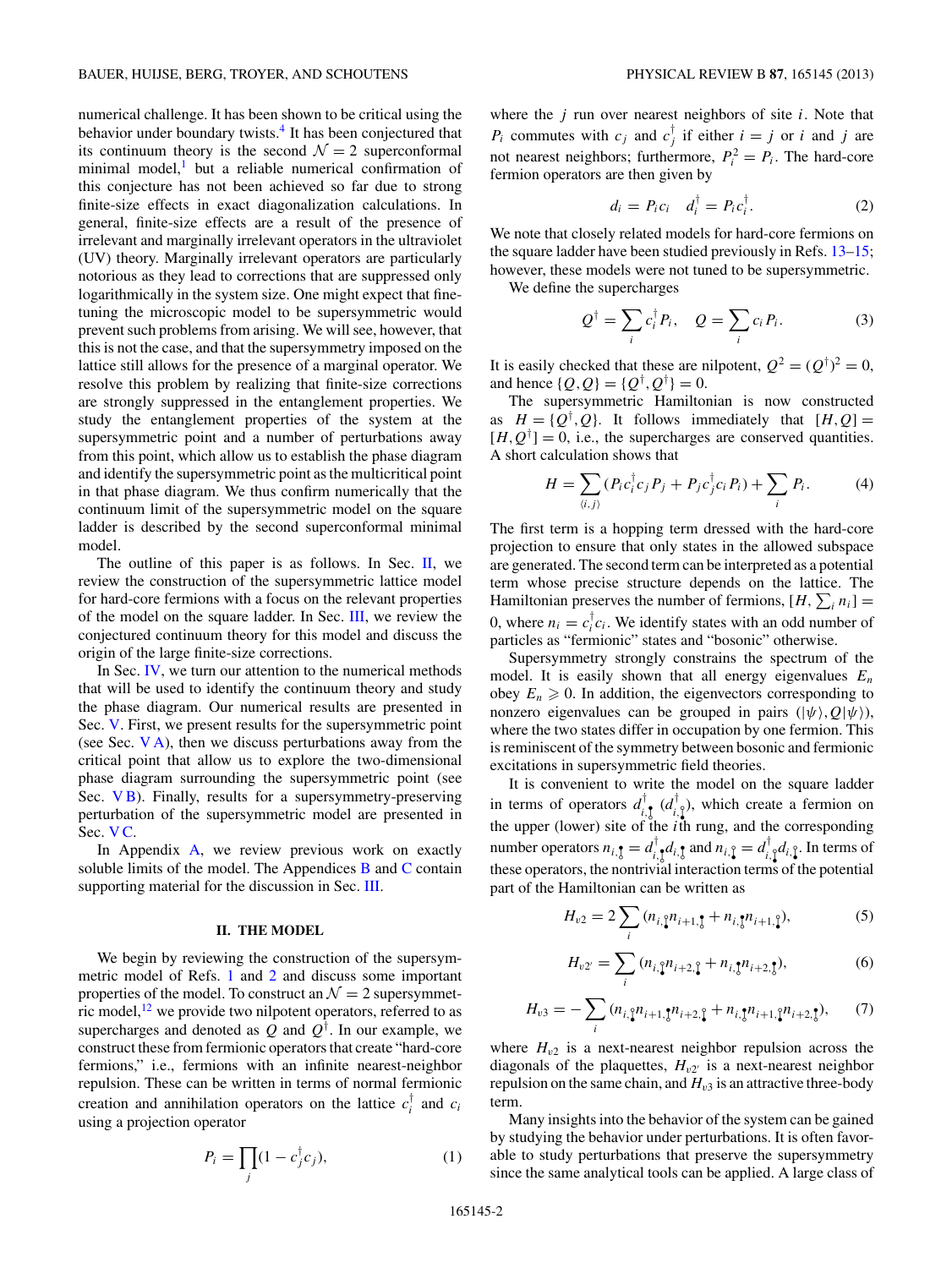<span id="page-3-0"></span>such perturbations is the staggering of the supercharges. The latter can be modified to contain a site-dependent complex factor, i.e.,

$$
Q^{\dagger} = \sum_{i} \bar{y}_i c_i^{\dagger} P_i, \quad Q = \sum_{i} y_i c_i P_i,
$$
 (8)

where the  $y_i$  are complex numbers and  $\bar{y}_i$  indicates complex conjugation. None of the algebraic properties of the model are changed under this modification. In particular, the number of ground states remains unchanged for arbitrary staggering. The behavior of other one-dimensional realizations of the model under staggering was investigated in Refs. [8](#page-14-0) and [9.](#page-14-0)

The ground-state degeneracy on the square ladder depends on the boundary conditions and the length of the system. For open and periodic boundary conditions, the number of zero energy states can be determined analytically. $1,16$  For periodic boundary conditions, there are three zero-energy states if the length is a multiple of four, and one otherwise. For open boundary conditions, there is a unique zero-energy state both for even and odd length of the ladder. For antiperiodic boundary conditions, the ground state is unique when the length is a multiple of four. In all cases, the ground state is at quarter filling.

## **III. THE SECOND**  $\mathcal{N} = 2$  **SUPERSYMMETRIC MINIMAL MODEL**

It was first conjectured in Ref. [1](#page-14-0) that the continuum theory that describes the supersymmetric model on the two-leg ladder is the second model in the series of superconformal minimal models with  $\mathcal{N} = 2$  supersymmetry. Further support for this conjecture was presented in Refs. [4,16,](#page-14-0) and [17.](#page-14-0) Let us briefly comment on the continuum model, before we give a short review of these ideas and result.

Conformal field theories are characterized most importantly by their central charge *c* and the scaling dimensions *h*. Without supersymmetry, the unitary rational CFTs with  $c < 1$  form a discrete set referred to as the minimal models.<sup>[18](#page-14-0)</sup> It can be enumerated by an integer  $m \geqslant 3$ ; the central charge and scaling dimensions are given by

$$
c = 1 - \frac{6}{m(m+1)},
$$
 (9a)

$$
h = \frac{[r(m+1) - sm]^2 - 1}{4m(m+1)},
$$
 (9b)

where *r*, *s* are integers with  $1 \le r \le m - 1$  and  $1 \le s \le m$ . For example, the two-dimensional classical Ising model at criticality corresponds to the first minimal model  $m = 3$ .

With  $\mathcal{N} = 2$  supersymmetry, a similar list of minimal models can be given for central charges  $1 \leq c < 3$ .<sup>19</sup> The minimal series in the case of  $\mathcal{N} = 2$  supersymmetry is also enumerated by an integer  $k \geqslant 1$  and has

$$
c = 3 - \frac{6}{k+2},
$$
 (10a)

$$
h = \frac{p(p+2) - r(r-2) - 4r\alpha + 2k(\frac{1}{2} - \alpha)^2}{4(k+2)},
$$
 (10b)

for  $0 \leq p \leq k$  and  $r = -p, -p + 2, \ldots, p$ , and  $\alpha = 0$  $(\alpha = 1/2)$  for the Ramond (Neveu-Schwarz) sector. In the Ramond and Neveu-Schwarz sectors, the fermionic fields obey

anti-periodic and periodic boundary conditions on the plane, respectively. The converse is true for the cylinder, where the Ramond and Neveu-Schwarz sectors correspond to periodic and antiperiodic boundary conditions in the lattice model, respectively. A characteristic feature of supersymmetric theories is the Witten index, which is related to the number of Ramond vacua or zero-energy states. The Witten index for the *k*th minimal model is  $W = k + 1$ .

The theory that has been conjectured to describe the continuum theory of the supersymmetric model on the square ladder is the  $k = 2$  supersymmetric minimal model with  $c = 3/2$ . An overview of other possible SCFTs with  $c = 3/2$ is given in Ref. [20.](#page-14-0) Physically, this minimal model can be understood as the product of a compactified boson and an Ising theory (free Majorana fermion). The lagrangian density can be written as

$$
\mathcal{L} = \mathcal{L}_{\mathcal{B}} + \mathcal{L}_{\mathcal{F}}, \quad \mathcal{L}_{\mathcal{B}} = \frac{1}{2\pi} \partial \Phi \bar{\partial} \Phi,
$$
  

$$
\mathcal{L}_{\mathcal{F}} = 2(\psi_R \partial \psi_R + \psi_L \bar{\partial} \psi_L).
$$
 (11)

The primary operators and their scaling dimensions in the Ising sector are

$$
\sigma_L, h_\sigma = 1/16, \tag{12a}
$$

$$
\psi_L, h_\psi = 1/2,\tag{12b}
$$

for the left movers and, similarly, for the right movers. From the left- and right-moving bosonic fields,  $\Phi_{L,R}$ , we form vertex operators

$$
V_{m,n} = e^{i(m+n)\Phi_L/\sqrt{2} + i(m-n)\Phi_R/\sqrt{2}},
$$
\n(13a)

$$
h_{L,R} = (m \pm n)^2 / 4,
$$
 (13b)

where we have fixed the compactification radius at  $r = \sqrt{2}$ . The labels *m* and *n* are related to momentum and charge, respectively. In Appendix [B,](#page-12-0) we discuss a way to relate the operators in the field theory to operators in the lattice model. The full operator content follows from considering products of the Ising and boson operators. The relevant operators are listed in Table I. Note that the model is tuned to the Kosterlitz-Thouless (KT) transition where the cosine term,  $\cos(2\Phi/\sqrt{2})$ , is precisely marginal  $(h_L + h_R = 2)$ .

To see that this model is supersymmetric, remember that the left (right) moving supercharges have scaling dimension  $(h_L, h_R) = (3/2, 0)$   $[(h_L, h_R) = (0, 3/2)]$ . It follows that any  $c = 3/2$  theory contains a left- and a right-moving supercharge given by  $\psi_L \partial \Phi_L$  and  $\psi_R \bar{\partial} \Phi_R$ . These supercharges generate an  $\mathcal{N} = (1,1)$  supersymmetry, that is, an  $\mathcal{N} = 1$  supersymmetry

TABLE I. Relevant operators of the continuum theory. The second column lists their respective dimension and the third column indicates whether they preserve supersymmetry.

| Operator                          | $h_L + h_R$ | SUSY           |
|-----------------------------------|-------------|----------------|
|                                   | 0           | Yes            |
| $V_{\pm 1,0}$                     | 1/2         | No             |
| $\psi_L \psi_R$                   |             | N <sub>0</sub> |
| $\psi_L \psi_R V_{\pm 1,0}$       | 3/2         | Yes            |
| $\sigma_L \sigma_R V_{\pm 1/2,0}$ | 1/4         | No             |
| $\sigma_L \sigma_R V_{\pm 3/2,0}$ | 5/4         | Yes            |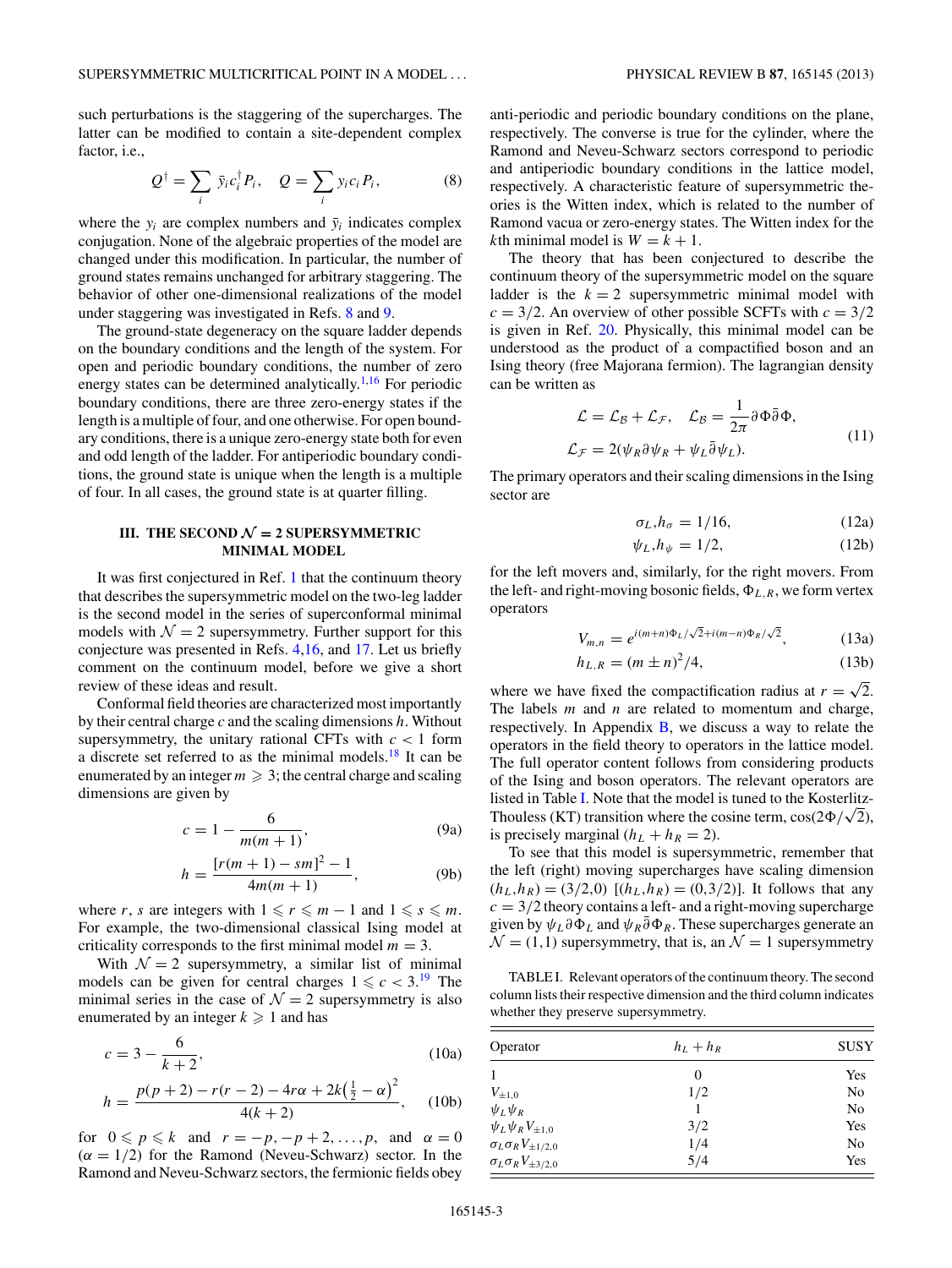<span id="page-4-0"></span>in both the left- and the right-moving sectors (remember that  $N$  stands for the number of supercharges). For the compactification radius  $r = \sqrt{2}$ , there is an additional  $\mathcal{N} = (2,2)$ supersymmetry, generated by the two left- and right-moving supersymmetry, generated by the two<br>supercharges  $\psi_{L,R}$  exp[ $\pm i\sqrt{2}\Phi_{R,L}$ ].

We now return to the lattice model and briefly review the argument that led to propose the  $c = 3/2$  superconformal field theory as its continuum theory and some results that are in agreement with this conjecture. We first note that the Witten index,  $W = k + 1$ , is equal to 3 for the second minimal model. This is in agreement with the Witten index of the lattice model, given by  $W = \text{Tr}(-1)^{\sum_i n_i}$ , which is 3 if the length is a multiple of  $4<sup>1</sup>$  $4<sup>1</sup>$  $4<sup>1</sup>$  Furthermore, the microscopic Hamiltonian [\(4\)](#page-2-0) describes a one-dimensional system of particles with strong repulsive interactions. Due to the infinite nearest-neighbor repulsion, there can be at most one particle per rung of the ladder; therefore one can describe the system in terms of a "charge" (longitudinal) degree of freedom, corresponding to the position of the particles along the ladder, and an internal "spin" variable denoting the leg index of each particle. The symmetry of the system under reflection, which maps the upper leg to the lower leg and vice versa, implies that the spin degree of freedom has Ising-like  $(Z_2)$  symmetry. As was proposed in Ref. [1,](#page-14-0) it is suggestive to associate the spin variable with the Ising sector in the  $c = 3/2$  theory. The U(1) symmetry associated to the charge degrees of freedom then simply corresponds to the bosonic sector. Further evidence for this picture was given in Ref. [17,](#page-14-0) where two exactly soluble limits of this model were considered by perturbing away from the supersymmetric point. It was shown that in these limits, the model exhibits an Ising transition and a KT transition, respectively. It was suggested that these two transitions coincide at the supersymmetric point. We briefly review the soluble limits in Appendix [A.](#page-12-0) Finally, it was shown in Ref. [4](#page-14-0) that the supersymmetric model is gapless by numerical studies of a boundary twist using exact diagonalization. These numerical studies, however, also revealed the strong finite-size effects that made it thus far impossible to conclusively identify the  $c = 3/2$  theory as the continuum theory of this model.<sup>16</sup>

#### **A. Marginal operators**

The operator content of our candidate theory in principle allows for a variety of marginal operators, i.e., operators with scaling dimension  $h = h_L + h_R = 2$ . These could serve as an explanation of the strong finite-size effects observed in numerical calculations. On the other hand, one might naively expect that these operators are excluded by the explicit supersymmetry on the lattice. We have found, however, that there is a special combination of two marginal operators that preserves  $\mathcal{N} = 2$  supersymmetry (see Appendix [C\)](#page-13-0). The two marginal operators are the usual cosine term for the boson, cos( $\sqrt{2}\Phi$ ), and the more unusual operator  $(\partial_x \Phi) \psi_R \psi_L$ . In the following, we analyze the renormalization group flows of the  $c = 3/2$  theory in the presence of these operators without imposing supersymmetry. At the end of this section, we will discuss the flow along the direction that preserves supersymmetry to see the finite-size effects resulting from the presence of these marginal operators.

The renormalization group flow of the  $c = 3/2$  theory in the presence of the operator  $(\partial_x \Phi) \psi_R \psi_L$  was worked out in Ref. [21](#page-14-0) by considering Wilsonian one-loop momentumshell RG. In order to analyze the cosine term, it will be more convenient to work in real-space and use the operator product expansion formulation of  $RG<sup>22</sup>$  We consider the Lagrangian density  $\mathcal{L} = \mathcal{L}_{\mathcal{B}} + \mathcal{L}_{\mathcal{F}} + \mathcal{L}_{int}$ , where

$$
\mathcal{L}_{\mathcal{B}} = \frac{1}{2\pi K} \left[ \frac{1}{v} (\partial_{\tau} \Phi)^2 + v (\partial_{x} \Phi)^2 \right],
$$
  
\n
$$
\mathcal{L}_{\mathcal{F}} = \psi_R \left( \partial_{\tau} + \frac{u}{v} \partial_{x} \right) \psi_R + \psi_L \left( \partial_{\tau} - \frac{u}{v} \partial_{x} \right) \psi_L,
$$
 (14)  
\n
$$
\mathcal{L}_{int} = -\lambda (\partial_{x} \Phi) \psi_R \psi_L + g \cos(\sqrt{2} \Phi).
$$

Here,  $v, K$  are the velocity and Luttinger parameter of the bosonic field, *u* is the fermion velocity, and  $\lambda$ , *g* are coupling constants. Note that the Lagrangian density of the superconformal field theory [\(11\)](#page-3-0) is obtained for  $u = v, K = 4$ and  $\lambda = g = 0$ . With these conventions the scaling dimension of the cosine term is  $h = K/2$ , which is marginal at  $K = 4$ . We treat the interaction terms perturbatively. In a real-space RG approach, one takes care of UV divergencies by introducing a real-space cutoff *a*, which defines the minimal distance that two operators can approach each other. In an RG step, this cutoff is increased,  $a \rightarrow (1 + \delta \ell)a$ , while the effective action is kept fixed by renormalizing the couplings. We work in a scheme where we keep the bosonic velocity  $v$ , the normalization of the field  $\Phi$  and the unit prefactor of the term  $\sum_{i=L,R} \psi_i \partial_\tau \psi_i$  fixed. To achieve this, we allow the fermion field to rescale,  $\psi \to \sqrt{Z_F} \psi$ , and we introduce an anomalous dynamical exponent, *z*. Having  $z \neq 1$  reflects the fact that the  $\lambda$ term breaks Lorentz invariance. For the field rescaling, we find

$$
Z_F = 1 + \frac{\lambda^2 K}{8(v+u)^2},
$$

and for the dynamical exponent, we obtain

$$
z = 1 + \frac{\lambda^2 K}{16uv}.
$$

The fermionic velocity *u*, the Luttinger parameter *K*, and the interactions *λ* and *g* flow under RG. To second order in *λ* and *g*, we obtain the following RG equations:

$$
\frac{du}{d\ell} = -\frac{u\lambda^2 K}{4} \left[ \frac{1}{(v+u)^2} - \frac{1}{4uv} \right], \quad \frac{d\lambda}{d\ell} = 0,
$$

$$
\frac{dK}{d\ell} = -K^2 \left( \frac{g^2 \pi^2}{2v^2} - \frac{\lambda^2}{16uv} \right), \quad \frac{dg}{d\ell} = \frac{g}{2} (4 - K).
$$

The first two equations and the dynamical exponent precisely agree with the results of Ref. [21](#page-14-0) (up to slight differences in conventions<sup>[23](#page-15-0)</sup>). The latter two equations reduce to the Kosterlitz equations, when we set  $\lambda$  to zero. Indeed, for  $\lambda = 0$ , the boson and Ising sectors are completely decoupled. Finally, we find that for  $u = v$  and  $K = 4$ , there is a line given by

$$
\lambda = 2\sqrt{2}\pi g,
$$

where the RG equations are all zero to second order in the couplings. Note that for this value of *K* the cosine term is indeed marginal. As shown in Appendix  $C$ , precisely this line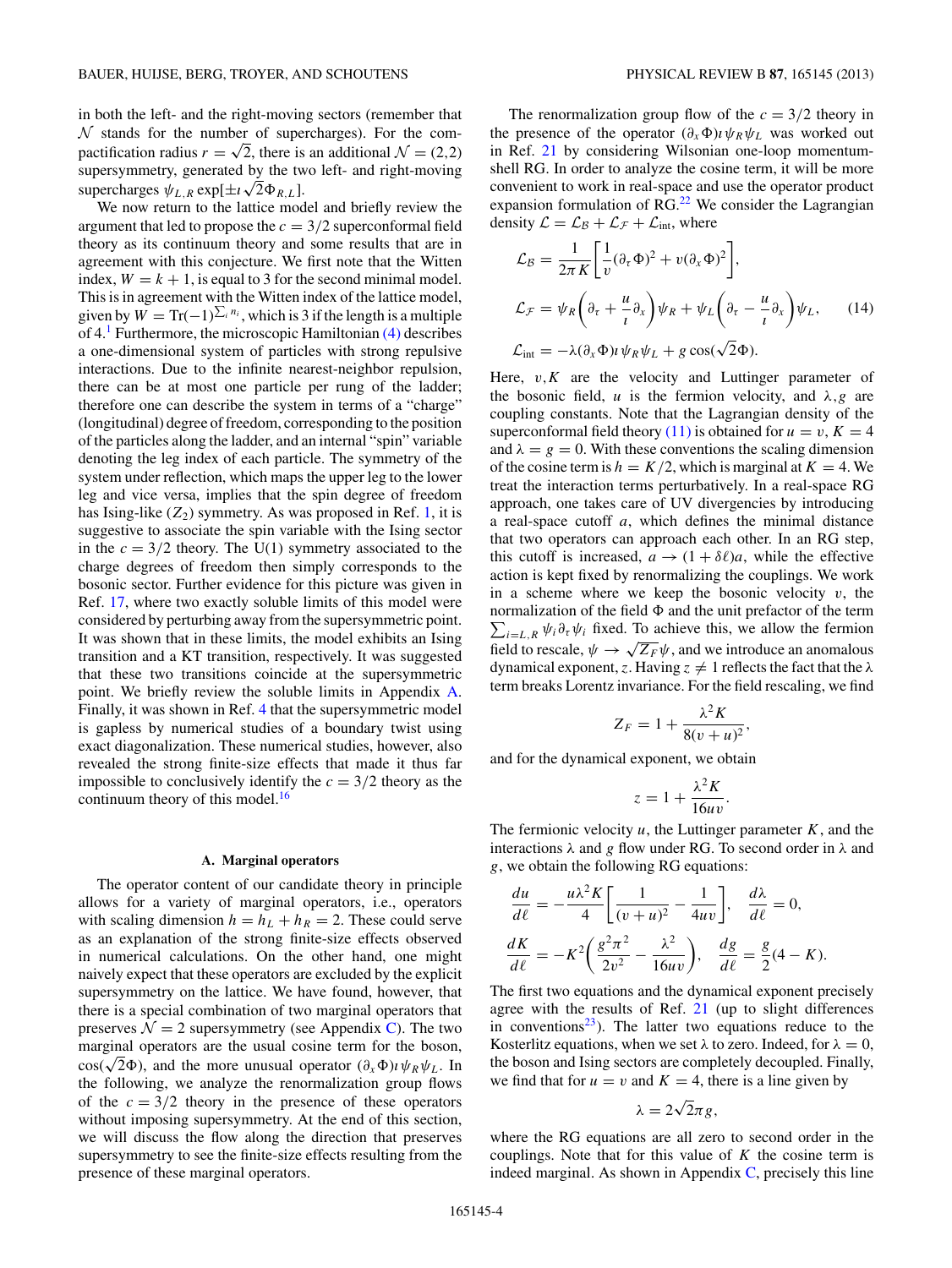<span id="page-5-0"></span>preserves  $\mathcal{N} = 2$  supersymmetry. It follows that coupling to this special combination of these two marginal operators is not excluded by the explicit lattice supersymmetry.

The line of fixed points is likely to disappear at higher order in perturbation theory[.21,](#page-14-0)[24](#page-15-0) Based on our knowledge of our lattice model, we argue that to higher order there will be a flow towards the fixed point  $\lambda = g = 0$ : (i) the central charge of the  $\mathcal{N} = 2$  superconformal minimal models is given by  $c = 3k/(k+2) = 1,3/2,9/5,2,...$  Our numerical analysis of the central charge gives a value close enough to  $c = 3/2$  to be able to exclude the other minimal models (see Sec. [V A\)](#page-6-0). (ii) Using the fact that for  $L = 4n$  the lattice model has three zero-energy states in the Ramond sector (pbc) and one negative energy state in the NS sector (apbc), we can exclude other  $c = 3/2$  theories with higher supersymmetry.<sup>16</sup>

The extremely slow flow along the supersymmetric line parametrized by *λ* leads to strong finite-size corrections. In particular, we expect slowly decaying corrections to the energy and effective central charge. Since there is no flow to second order, we expect that  $d\lambda/d\ell = B\lambda^3 + O(\lambda^4)$ . The explicit computation of *B* will be presented elsewhere.<sup>24</sup> For now, we will assume that  $B < 0$ , consistent with the DMRG results that indicate that the  $c = 3/2$  fixed point is stable in the presence of supersymmetry. Solving the flow equation for *λ*, we then of supersymmetry. Solving the flow equation for  $\lambda$ , we then find  $\lambda(\ell) \sim 1/\sqrt{\ell}$ . For the scaling of energy levels, this leads to a finite size scaling of the form, $25$ 

$$
E(L) = E/L + \alpha_1 / [L\sqrt{\ln(L)}] + \cdots, \qquad (15)
$$

where  $\alpha_1$  is some nonuniversal parameter. Clearly, one has to go to extremely large system sizes to reliably extract the universal value  $E = h_L + h_R - c/12$ . For the central charge, however, it turns out that the finite size corrections are strongly suppressed. The scaling form of the central charge due to the presence of a marginally irrelevant operator is  $25,26$ 

$$
c(L) = c + \alpha_2 \lambda(L)^3 + \dots = c + \alpha \frac{1}{[\sqrt{\ln(L)}]^3} + \dots, \quad (16)
$$

where  $\alpha$  is a fit parameter. We will discuss the implications of this effective central charge for our numerical approach in Secs. IV B and [V A.](#page-6-0)

## **IV. METHODS**

### **A. DMRG**

Our calculations are carried out using the density matrix renormalization group method. $27-30$  This method is generally formulated for Hilbert spaces with a tensor-product structure and therefore does not allow the implementation of the hardcore constraint on the level of the Hilbert space. Instead, we add a penalty term to the Hamiltonian that increases the energy of configurations with occupied nearest-neighbor sites. We find that this term does not have to be very strong to obtain reliable convergence as the hopping term is dressed with the projection operator and therefore only acts on the allowed subspace. In addition, we choose a basis where the two sites on a rung are treated as a single site, allowing us to implement the hard-core constraint exactly for this rung.

The approximation made in DMRG calculations can be systematically refined by increasing the number of states *M* kept in the renormalization procedure. The algorithmic cost grows as  $O(M^3)$ , which limits the number of states to a few thousand in practical calculations. While for gapped systems, a bond dimension of a few hundred is generally sufficient independent of system size, critical systems are more challenging because the number of states has to be increased as some polynomial of the system size when the thermodynamic limit is approached. In addition, periodic boundary conditions strongly increase the number of states needed when using a standard DMRG approach. While improved schemes exist, <sup>29,30</sup> we use a well-tested and numerically robust standard approach. While most of our simulations are carried out using  $M = 1000$ states, we confirm results for up to  $M = 4800$  states for some long periodic systems. This limits us to systems of length up to  $L = 100$ .

#### **B. Identification of the conformal field theory**

Correctly identifying the field theory that describes the continuum limit of a given microscopic model is a notoriously difficult problem. In general, one has to resort to numerical simulations, which are usually restricted to finite systems. While the most commonly used method of identifying the CFT is by fitting the spectrum obtained with exact diagonalization for small systems to a spectrum obtained directly for the CFT, we use a different approach in this paper: we first establish the central charge at the supersymmetric point by studying the entanglement entropy of the system (see Sec. [V A\)](#page-6-0). We then move on to study the phase diagram of the model with various supersymmetry-breaking perturbations, where we again rely on entanglement entropy—augmented with calculations of correlation functions or structure factors—to establish the phases (see Sec.  $V$ B). Finally, we study a perturbation where in one limit, the model in the exactly soluble case of a chain is recovered (see Sec.  $VC$ ).

As discussed above, finite-size corrections to the central charge due to marginal operators are strongly suppressed compared to corrections in other quantities. Calculating the central charge, therefore, appears as a much more viable approach to identifying the CFT than studying the energy spectrum. We will now elaborate on how this can be done in numerical calculations, and then discuss possible corrections in finite systems.

We consider the entanglement entropy  $S(\rho) = -\text{Tr } \rho \ln \rho$ where  $\rho$  is the reduced density matrix for some block of sites. If we denote the entanglement entropy between a block of *l* contiguous sites in an infinite system and the rest of the system as *S*(*l*), we have for the entropy of this block in a critical system: $31$ 

$$
S(l) \sim \frac{c}{3} \ln l. \tag{17}
$$

Using this relation, the central charge can be extracted by calculating the entanglement entropy at the center of a finite system of length *L* and performing a fit to

$$
S(l = L/2) \sim \frac{nc}{6} \ln L,\tag{18}
$$

where  $n = 1$  for open and  $n = 2$  for periodic boundary conditions. For reasonably large systems, which can be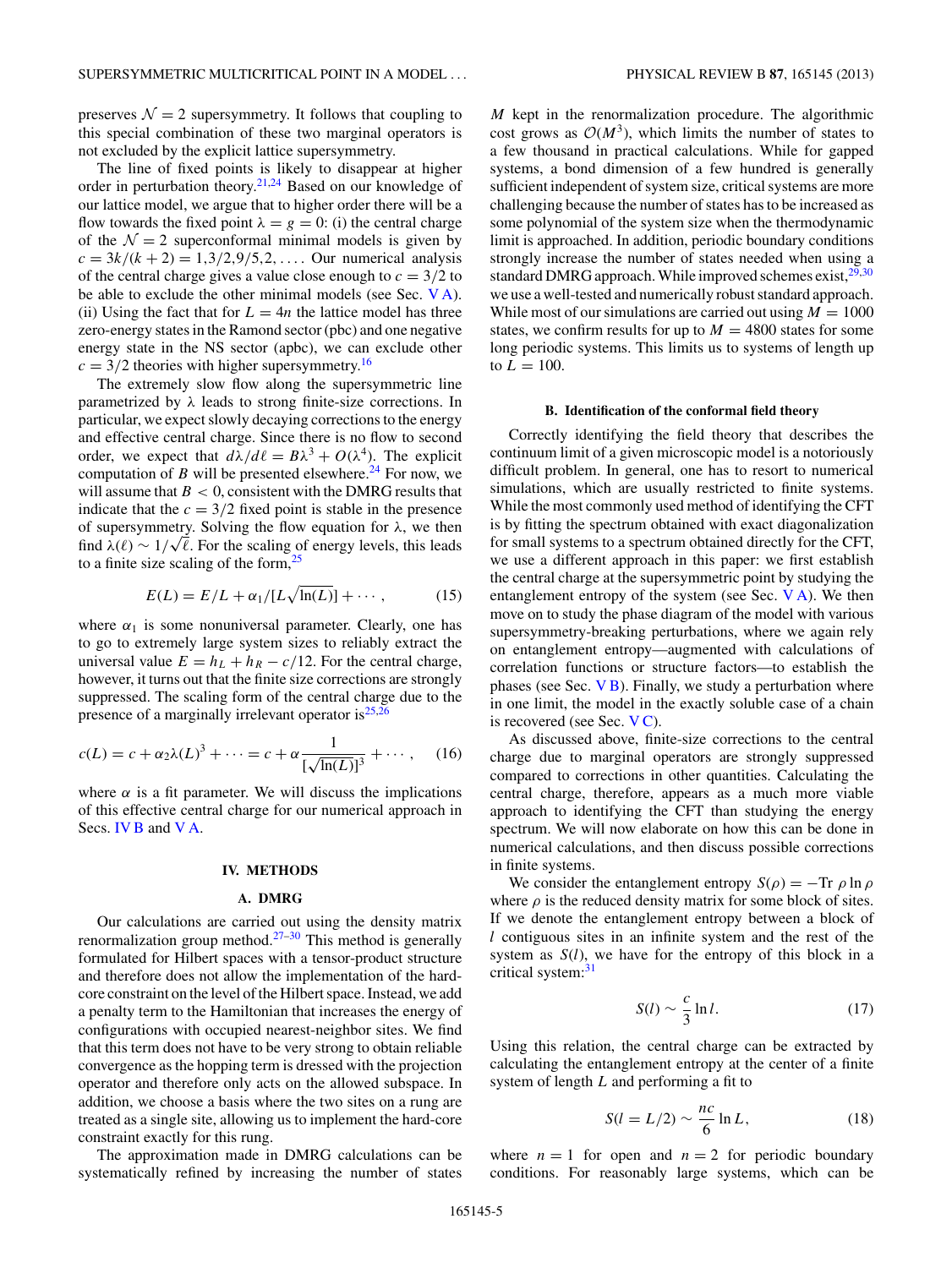<span id="page-6-0"></span>simulated with the DMRG method, such a fit often gives accurate results for the central charge.

For a finite block embedded in a finite system, Eq. [\(18\)](#page-5-0) only holds approximately. A more appropriate relation for finite systems is obtained in Ref. [32.](#page-15-0) The entanglement entropy for a block of *l* sites in a finite periodic system of length *L* is

$$
S(l) = \frac{c}{3} \ln \left( \frac{L}{\pi} \sin \frac{\pi l}{L} \right) + S_0,
$$
 (19)

and for *l* sites at the end of an open system, we have

$$
S(l) = \frac{c}{6} \ln \left( \frac{2L}{\pi} \sin \frac{\pi l}{L} \right) + S_0.
$$
 (20)

In the constants  $S_0$ , we have summed up several universal and nonuniversal contributions, which are not relevant for our purposes. This expression opens up a second way of determining the central charge; instead of simulating several different system sizes and performing a fit to Eq. [\(18\),](#page-5-0) one can simulate only a single system size and calculate the entanglement entropy for various block sizes *l*. A fit to Eqs. (19) or (20) will then yield the desired estimate for the central charge.

It is important to note that when performed in a finite system, both of the procedures described above only obtain an estimate for the central charge and not the exact value. In the remainder of this paper, we will denote the estimate for the central charge obtained from such a fit as  $c_{\text{eff}}$  to avoid any confusion. If the system is described by a conformal field theory in the thermodynamic limit, this estimate will approach the true central charge of that CFT as the system size is increased. In the case considered in this paper, we can quantify the leading finite-size corrections that occur in this approach and show that the data agrees with the prediction, cf. Sec. [III A.](#page-4-0)

An important situation to consider is that of a gapped system, which is very close to a critical point and hence has a very large correlation length *ξ* . If the above fitting procedures are performed for system sizes comparable to or smaller than the correlation length, a reasonable fit may be obtained for Eqs.  $(19)$  and  $(20)$  with a fit coefficient  $c_{\text{eff}}$ that is related to the properties of the nearby critical point. However, this is purely an artifact of the insufficient system size and the fit procedure will break down as the system size is increased to be sufficiently large compared to the correlation length. In practice, one will observe  $c_{\text{eff}} \rightarrow 0$  for  $L \rightarrow \infty$ (and, in particular,  $L \gg \xi$ ) in such a case since  $S(l)$  becomes independent of *l* for  $l \gg \xi$ . It is an important but unresolved question whether a scaling form for the entanglement entropy exists in the vicinity of a critical point.

Calculating  $c_{\text{eff}}$  in the vicinity of a critical point which can be tuned by some parameter *t*, one would observe the following behavior: at the location of the critical point,  $t = t_c$ ,  $c_{\text{eff}} \rightarrow c$  for  $L \rightarrow \infty$ , where *c* is the central charge of the CFT that governs this critical point. For  $t \neq t_c$ , one will observe  $c_{\text{eff}} \rightarrow 0$  for  $L \rightarrow \infty$ , where the limit is approached more quickly the smaller the correlation length is, i.e., the further away the system is tuned from the critical point. Calculating *c*eff for a range of parameters around the critical point, one will therefore observe a peak which sharpens as the system size is increased, and whose peak height will approach *c*. Very similar behavior occurs when a transition occurs between two critical phases; in such a case, if the central charges of the adjacent critical phases are  $c_1$  ( $c_2$ ), and the transition between them has  $c_3 > c_1$  and  $c_3 > c_2$ , one would observe  $c_{\text{eff}} \rightarrow c_1$  ( $c_{\text{eff}} \rightarrow c_2$ ) as  $L \rightarrow \infty$  within the respective phases, and  $c_{\text{eff}} \rightarrow c_3$  at the transition. Again, finite-size corrections would be more pronounced close to the transition, leading to a finite-width peak if *c*eff is measured in a finite system. We will make use of this approach later to map out the phase diagram of our model. We point out that this is very similar to approaches using entanglement measures directly to probe quantum phase transitions.  $33-35$ 

We also note that additional corrections occur for open boundary conditions. These were first observed numerically in Ref. [36](#page-15-0) and later explained analytically in Refs. [37](#page-15-0) and [38.](#page-15-0) The correction can be attributed to Friedel oscillations from the boundary and is well fit by

$$
S^{c}(l) \sim \left(\frac{L}{\pi} \sin \frac{\pi l}{L}\right)^{-K},\tag{21}
$$

where  $K$  is the Luttinger liquid parameter in the case of  $c = 1$  CFTs, and related to the scaling dimension of relevant operators otherwise. The correction can heuristically be explained by a small dimerization on open lattices. Due to this correction, we will restrict our calculations to periodic systems.

#### **V. RESULTS**

#### **A. The SUSY point**

We start by demonstrating that the system is indeed gapless with a dynamical critical exponent of  $z = 1$ , i.e., that  $\Delta(L)$  ∼ *ξ* <sup>−</sup>1, and since the correlation length is expected to diverge at a critical point,  $\Delta(L) \sim L^{-1}$  (to leading order). This is a the necessary condition for the system to be described by a conformal field theory in the continuum limit.

In Fig. 1, the finite-size charge gap, defined as  $\Delta(L)$  =  $E(N = L/2 + 1) + E(N = L/2 - 1)$ , where *N* is the number of particles, is shown. Note that the ground state has



FIG. 1. (Color online) Finite-system gap for the ladder with open boundary conditions. Calculations were performed with  $M = 1000$ states. The dashed line shows a fit to Eq. [\(22\).](#page-7-0)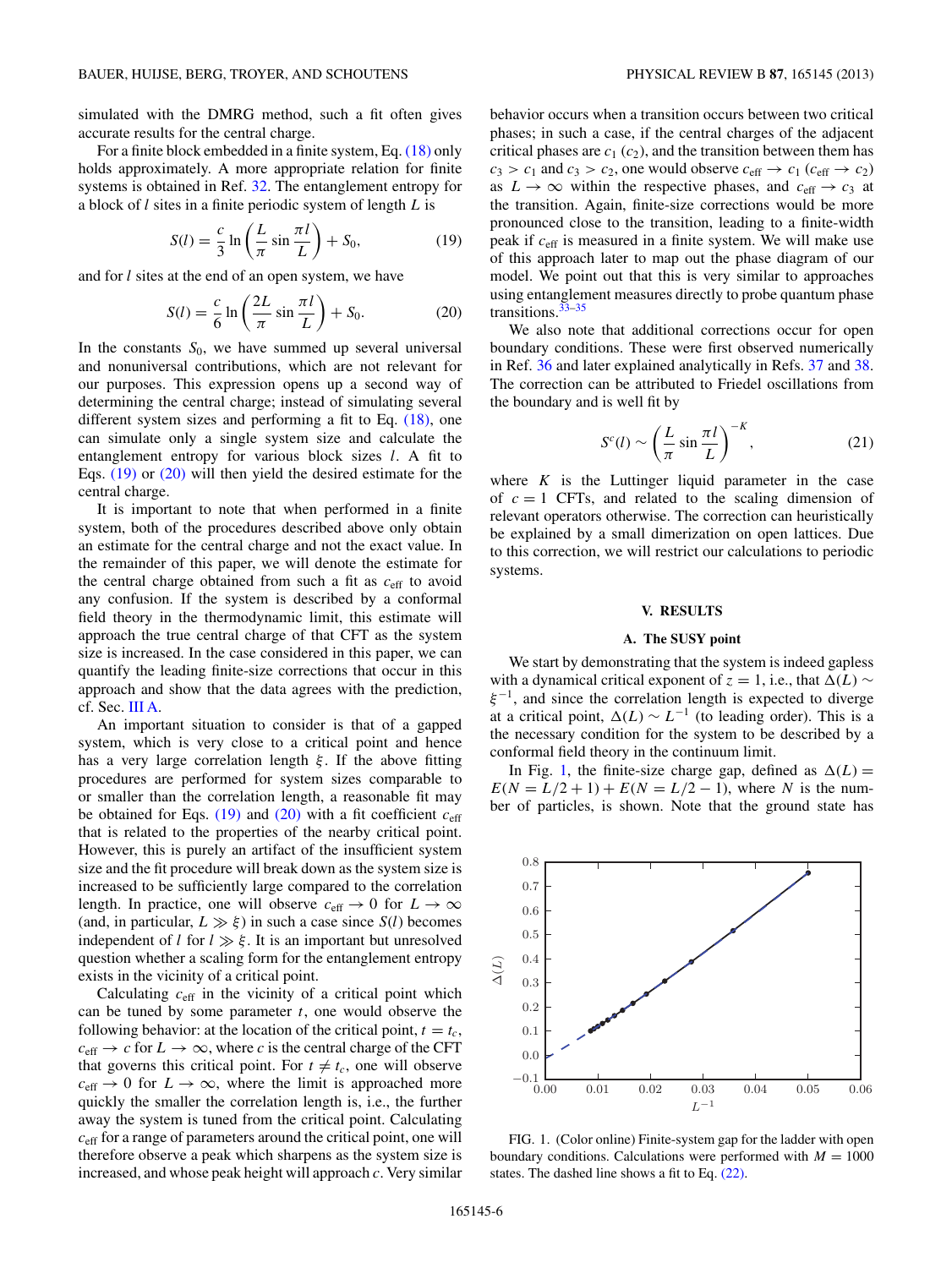<span id="page-7-0"></span> $N = L/2$ , and  $E(N = L/2) = 0$  by supersymmetry. Since this calculation is performed for open boundary conditions, a modest number of states in the DMRG procedure is sufficient to obtain good accuracy even for systems of length *L >* 100. We perform an extrapolation by a fit to

$$
\Delta(L) = \Delta_0 + \frac{\alpha_1}{L} + \frac{\alpha_2}{L\sqrt{\ln L}}.\tag{22}
$$

We expect in particular that  $\Delta_0 = 0$ , i.e., the system is gapless. The subleading terms are included due to the presence of marginal operators in the candidate CFT (see Sec. [III A\)](#page-4-0). Such correction terms were discussed in Refs. [25](#page-15-0) and [26.](#page-15-0) The good agreement with the expected scaling confirms that the system is indeed described by a conformal field theory perturbed by marginal operators. The accuracy could be improved by including further higher-order corrections.

We next move on to study the entanglement entropy at the supersymmetric point. In order to select a unique ground state and avoid oscillating terms from the boundaries, we use antiperiodic boundary conditions for this calculation. Due to this choice of boundary conditions, we have to use a large number of states in a conventional DMRG procedure in order to obtain accurate results also for large systems. In Fig. 2, data is shown that was obtained using  $M = 4800$  states, which is sufficient to exhaust the entanglement entropy for these system sizes. The effective central charge we obtain shows large finite-size corrections, which is unusual. We will now show that these corrections can consistently be explained by the presence of marginal operators.

To account for finite-size corrections due to marginal operators, we perform an extrapolation of the effective central charge *c*eff measured in a finite system of length *L* using Eq. [\(16\),](#page-5-0) where we use both *c* and  $\alpha$  as fit parameters. We find good agreement and an extrapolated value reasonably close to the expected value  $c = 1.5$ . This gives strong indication that the central charge is indeed  $c = 3/2$ . It also shows that the corrections to the central charge originally obtained for the free-energy density can analogously be applied to calculations based on the entanglement entropy.



FIG. 2. (Color online) Effective central charge vs  $ln(L)^{-3/2}$ obtained for a ladder with antiperiodic boundary conditions using  $M = 4800$  states.

#### **B. Supersymmetry-breaking perturbations**

Our candidate  $c = 3/2$  CFT can be characterized as the product of a free boson (Luttinger liquid with  $c = 1$ ) and a critical Ising model ( $c = 1/2$ ). Furthermore, the bosonic part of the theory is tuned to the KT transition where the staggering operator is exactly marginal. Such a critical point is expected to appear as a multicritical point in a two-parameter phase diagram. One would expect four phases adjacent to this critical point, corresponding to ordered and disordered phases of the charge and the Ising degree of freedom. In this section, we explore this two-parameter phase diagram by studying two lattice perturbations, introduced below, that take us away from the supersymmetric point.

Our system has charge conservation, providing an obvious identification for the free boson part of the theory. Since we consider spinless fermions, the Ising part of the theory cannot be related to particle spin. As was proposed in Sec. [III,](#page-3-0) we will see that it is instead related to the lattice parity symmetry of exchanging the upper and lower chains. We find that the phase diagram can most easily be obtained by tuning the following three parameters: (i) the rung hopping *t*⊥, which favors states odd under exchange of the sites on a rung, (ii) a two-body density repulsion *J* (defined below), which favors charge ordering, and (iii) the filling. While, in general, only two parameters should need to be tuned to obtain such a phase diagram, we have found that one of the four possible phases adjacent to the supersymmetric point cannot be realized without changing the filling.

The perturbations can be written using the operators introduced in Sec.  $\Pi$  in the following form:

$$
H_{\text{pert}} = t_{\perp} \sum_{i} (d_{i,\hat{\zeta}}^{\dagger} d_{i,\hat{\zeta}} + d_{i,\hat{\zeta}}^{\dagger} d_{i,\hat{\zeta}})
$$
  
+  $J \sum_{i} (n_{i,\hat{\zeta}} n_{i+1,\hat{\zeta}} + n_{i,\hat{\zeta}} n_{i+1,\hat{\zeta}}).$  (23)

Note that in these units,  $t_{\perp} = J = 0$  corresponds to the supersymmetric point. At  $t_{\perp} = -1$ , there is no rung hopping because the perturbing term exactly cancels the one in the original Hamiltonian. The term proportional to *J* corresponds to the potential term  $H_{v2}$  of Eq. [\(5\);](#page-2-0) thus, at  $J = -2$ , this term is removed from the Hamiltonian entirely. Unless otherwise mentioned, we will assume that the chemical potential has been adjusted such that the ground state remains at quarter filling. The filling is enforced exactly by using quantum numbers in the DMRG calculations. In some phases, we tune the filling away from the ground-state filling  $N = L/2$  by inserting a small number of holes.

Perturbations of this model away from the supersymmetric point were also considered in Ref. [17.](#page-14-0) It was found that in the limit  $t_{\perp} = -1$  the model can be solved exactly by mapping it to an *XXZ* Heisenberg chain. The KT transition between the charge-ordered and charge-disordered phase is found to be at  $J = 0$  in this limit. Furthermore, in the limit  $J \to \infty$  the model maps to an effective Ising model, with an Ising transition at  $t_{\perp} = -1/2$ . We give more details on these soluble limits in Appendix [A.](#page-12-0)

We expect four possible phases adjacent to the supersymmetric point, which are characterized by charge (dis)order and Ising (dis)order. We find that for the case without doping away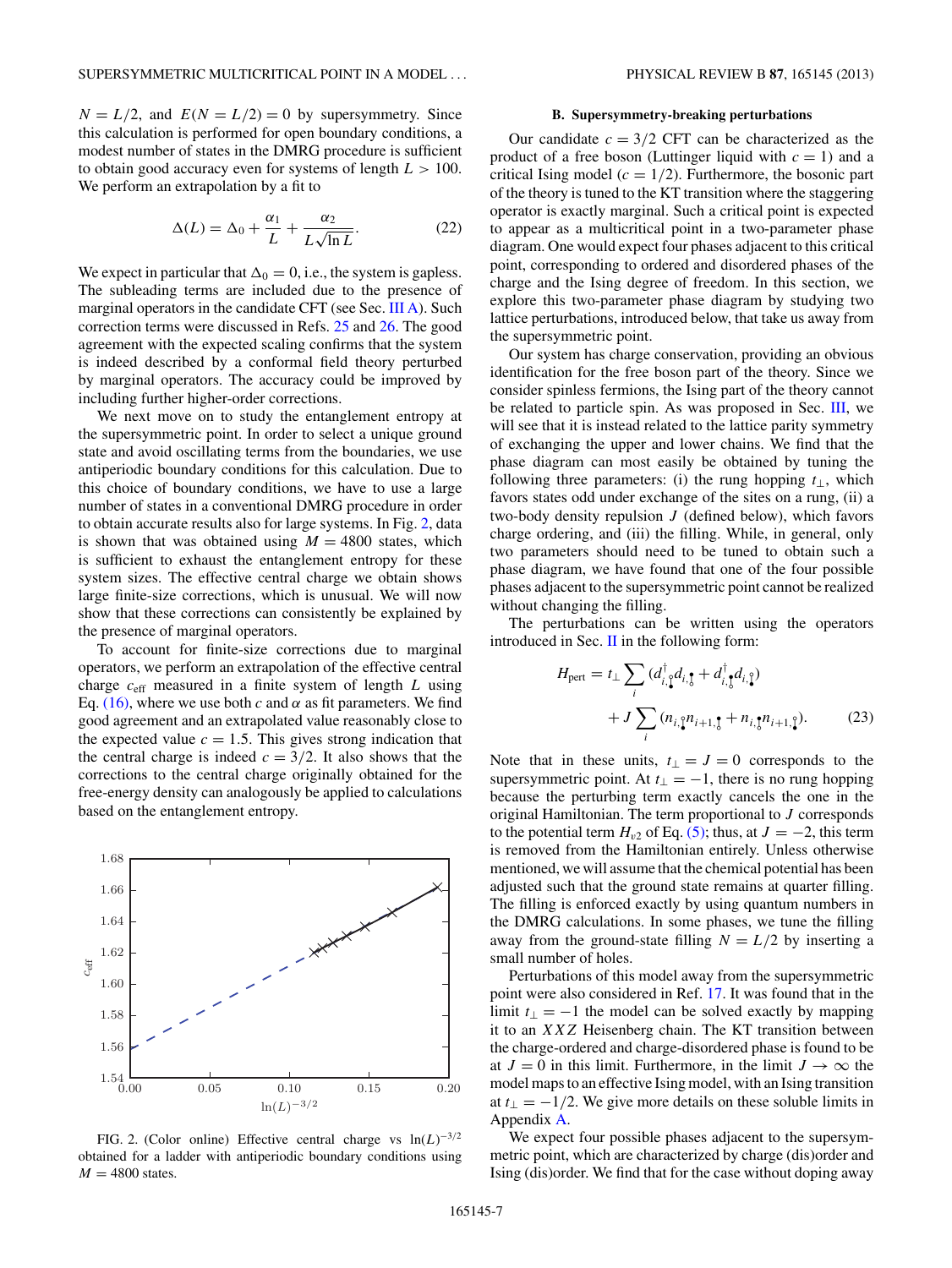<span id="page-8-0"></span>from quarter filling, only three phases are realized: (i) an Ising-ordered, charge-ordered phase, which is fully gapped, (ii) an Ising-disordered, charge-ordered phase, which is also fully gapped, and (iii) an Ising-ordered, charge-disordered Luttinger liquid phase. We will refer to these phases using the shorthand notation C for charge-ordered, I for Ising-ordered, and CI for charge and Ising ordered. When the system is doped below quarter filling, the holes become itinerant in both of the fully gapped phases, giving rise to a gapless charge mode. This allows us to realize the (iv) Ising-disordered, charge-disordered phase.

Phase C and CI are separated by a line of  $c = 1/2$  Ising transitions, and phase I and CI are separated by a line of KT transitions. At  $t_{\perp} = -1$ , the system can be solved exactly and the transition is found to be exactly at  $J = 0$  (see Appendix [A\)](#page-12-0). The line of KT transitions and the line of Ising transitions join at the supersymmetric point. The nature of the transition from phase I to phase C is unclear and will be discussed below.

#### *1. Phase boundaries*

To establish the phase boundaries, we calculate the entanglement entropy for a fixed system size  $L = 24$  on a fine mesh of points in the  $(t_{\perp}, J)$  plane. The phase boundaries are then easily extracted from the behavior of the effective central charge *c*eff, as explained in detail in Sec. [IV B.](#page-5-0) Our results are shown in Fig. 3. As expected, the I phase appears as an extended region with central charge  $c = 1$ . The precise location of the transition from this phase into the CI phase is known to lie at  $J = 0$  for  $t_{\perp} = 0$  and  $t_{\perp} = -1$ . For  $-1 < t_{\perp} < 0$ , the location is unknown, and due to the Kosterlitz-Thouless nature of the transition is difficult to determine numerically with a high accuracy. From our results for few system sizes, however, we can exclude significant deviations from the  $J = 0$ line. The transition from the CI to the C phase appears as a line of  $c = 1/2$  transitions, as expected. This is expected to approach  $t_{\perp} = -0.5$  for  $J \rightarrow \infty$ , which is consistent with our observations. Note that the numerical results for the



FIG. 3. (Color online) Phase diagram for the model in the *t*⊥-*J* plane. The labels show the shorthand notation for the phases: C corresponds to charge order, I to Ising order, and CI to charge and Ising order.

line of Ising transitions agrees well with the large *J* result,  $t_{\perp} = -1/2 + 1/(J + 2)$ , even as  $J \rightarrow 0$  (see Appendix [A\)](#page-12-0).

The nature of the transition from the I phase to the C phase is at this point unknown. Several scenarios are possible. (i) A line of  $c = 3/2$  transitions emanating from the supersymmetric point where the Ising transition and the charge-ordering transition take place simultaneously. This requires fine tuning and seems plausible only in the presence of an additional symmetry. (ii) Without fine tuning, the Ising transition could either be in the gapped or the charge-disordered phase. In the first case, it would correspond to a line of  $c = 1/2$  transitions, whereas in the latter case,  $c = 3/2$  should be observed with  $c = 1$  on either side.

To obtain insights into this behavior, we calculate the entanglement entropy along several cuts of the phase diagram for fixed values of *J*. We then extract the effective central charge  $c_{\text{eff}}$  as detailed in Sec. [IV B](#page-5-0) as a function of  $t_{\perp}$ . Numerically, we find no evidence of two separate transitions. Instead, *c*eff shows a single, yet broad peak. This persists to system sizes up to *L* ∼ 70 with antiperiodic boundary conditions, but the position of the peak shifts significantly with system size. This behavior seems more consistent with the first scenario of a single transition, where the peak would sharpen into a delta peak of  $c = 3/2$  at the transition from the gapless to the gapped phase if one could access sufficiently large system sizes. However, we observe an unusually large value of the effective central charge, which approaches  $c_{\text{eff}} = 2$ for  $J \rightarrow -2$ , which cannot be explained in this scenario. Additionally, since the observed peak is very broad, one could argue in favor of the second scenario where the two transitions are so close to each other that they cannot be resolved on the accessible system sizes. In conclusion, the precise nature of this transition remains an open question.

#### *2. Density structure factor*

We now discuss the exact ground states in two limits corresponding to the two gapped phases, C and CI, providing an intuitive picture for these phases. Furthermore, understanding these limits will allow us to interpret the numerical results for the density structures in the different phases discussed below. In the C phase, we expect a state reminiscent of a valence-bond solid, where every other rung is occupied by an odd combination of the two states on the rung, i.e., the antibonding state. In the limit  $t_{\perp} \rightarrow \infty$ , the state should be a product state

$$
|\psi\rangle = \left(\frac{1}{\sqrt{2}}\right)^{L/2} (d_{1,\frac{9}{4}}^{\dagger} - d_{1,\frac{1}{4}}^{\dagger}) (d_{3,\frac{9}{4}}^{\dagger} - d_{3,\frac{1}{4}}^{\dagger}) \dots |0\rangle. \quad (24)
$$

This state is shown in the upper panel of Fig. [4.](#page-9-0) In this limit, the translational symmetry is broken to a four-site unit cell and the state should be twofold degenerate. At finite values of *t*⊥, we expect this degeneracy to be lifted since the symmetric and antisymmetric combination of the two translated product states are separated by an exponentially small energy gap.

The other fully gapped phase, CI, is characterized by particles alternating between the upper and lower chain with an empty rung between each particle. In the limit  $t_{\perp} \rightarrow 0$ ,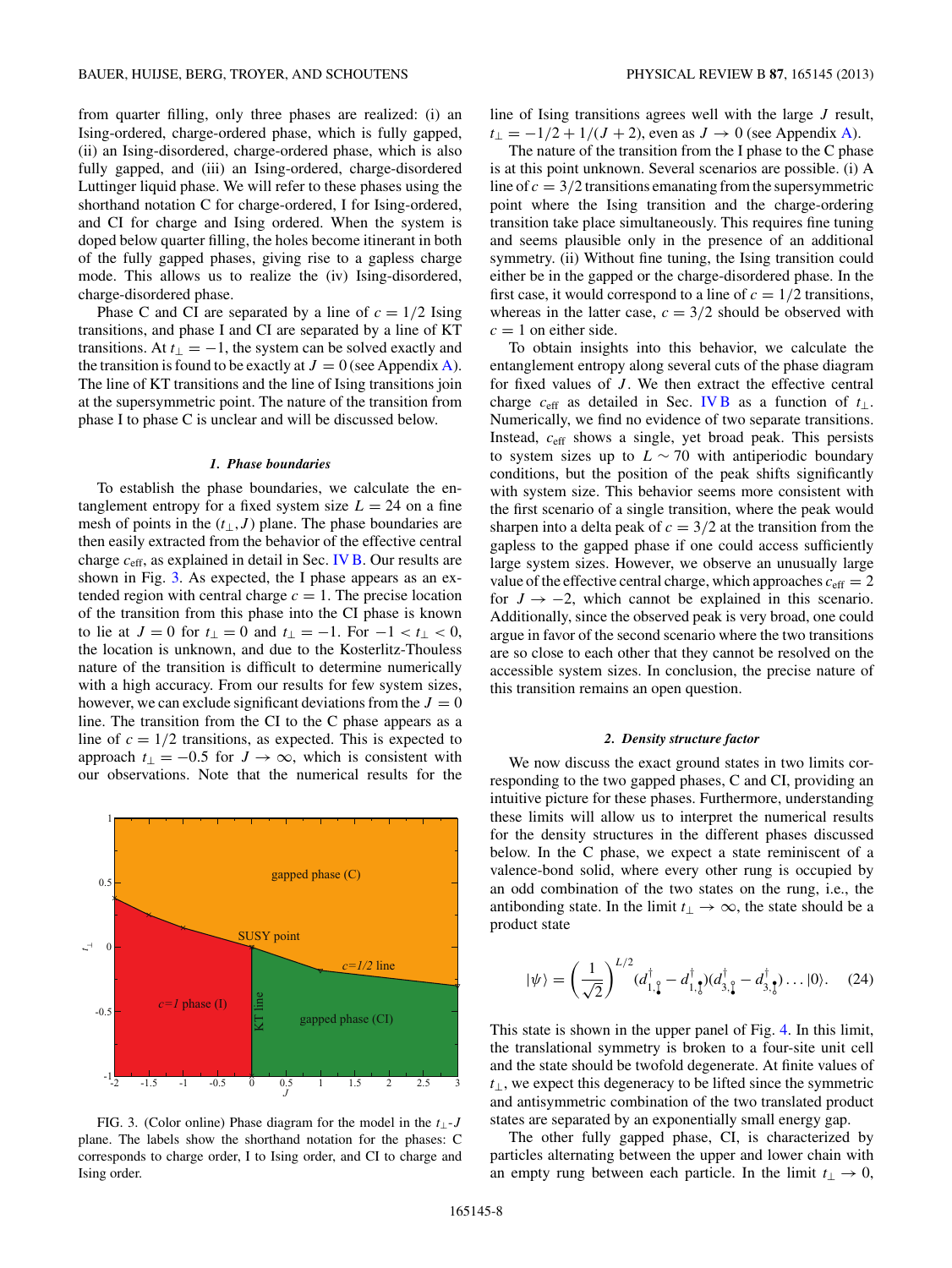<span id="page-9-0"></span>

FIG. 4. (Color online) Illustration of the two gapped phases. (Top) Charge-ordered, Ising-disordered phase. The ellipses indicate sites occupied by a fermion in the antisymmetric state  $(d_{i,\zeta}^{\dagger} - d_{i,\zeta}^{\dagger})|0\rangle$ . (Bottom) Charge- and Ising-ordered phase. The bigger red sites indicate occupied sites, the other sites are empty.

 $J \rightarrow \infty$ , the state is

$$
|\psi\rangle = d_{1,\hat{1}}^{\dagger} d_{3,\hat{1}}^{\dagger} d_{5,\hat{1}}^{\dagger} \dots |0\rangle. \tag{25}
$$

This is shown in the lower panel of Fig. 4. Due to translational symmetry breaking, one would expect an four-fold degeneracy in the extreme limit, which is again lifted at finite values of *t*<sup>⊥</sup> and *J* .

The Ising-ordered, charge-disordered phase I can be understood by considering the CI phase discussed before, and allowing an overall charge mode. In particular, due to Ising order, the density correlations still show the alternating structure between the upper and lower chain. Similarly, one would expect an Ising-disordered, charge-disordered phase upon doping the C phase, where the antibonding states of phase (i) become itinerant. However, the infinite nearest-neighbor repulsion implies that two fermions cannot simultaneously be in the antibonding state on adjacent rungs. The Ising-disordered, charge-disordered phase can therefore not be realized using the parameters discussed so far, but instead must be realized by hole-doping the system away from quarter filling.

We can now study the density structure factor to provide further evidence that the phases discussed above are present in the lattice model. Defining first the even and odd density on each rung,

$$
n_{i,+} = n_{i,\sharp} + n_{i,\sharp}, \quad n_{i,-} = n_{i,\sharp} - n_{i,\sharp}, \tag{26}
$$

we can define the even and odd structure factors:

$$
S_{\pm}(k) = \sum_{d} e^{ikd} (\langle n_{i,\pm} n_{i+d,\pm} \rangle - \langle n_{i,\pm} \rangle \langle n_{i+d,\pm} \rangle). \tag{27}
$$

In a translationally invariant system, the index *i* can be fixed to 0.

In Fig. 5, the numerically calculated structure factor for a fixed system size and four different values of the parameters, corresponding to the three different phases and the supersymmetric point, are shown. By inspection, Ising order corresponds to peaks in the *S*<sub>−</sub> structure factor at  $k = \pi/2$ and  $3\pi/2$ , whereas charge order corresponds to a peak in  $S_+$ at  $k = \pi$ . To understand this behavior, one can consider the ground state in the limiting cases given in Eqs. [\(24\)](#page-8-0) and (25). In the C phase,  $n_$  vanishes on all rungs, whereas  $n_+$  is large on every other rung. This leads to the peak at  $k = \pi/2$  and no other strong features, as shown in the third panel of Fig. 5. In the CI phase, particles sit on every other rung, so that  $n_+$  is finite only for those rungs; *n*<sup>−</sup> is also finite only on these rungs, but in addition oscillates in sign. Therefore we find a peak in *S*<sup>+</sup>



FIG. 5. (Color online) Structure factor for  $L = 24$  and antiperiodic boundary conditions. (Top) Charge- and Ising-ordered phase,  $J = 1$ ,  $t_{\perp} = -1$ . (Top middle) Charge-disordered, Ising-ordered phase,  $J = -1$ ,  $t_{\perp} = -1$ . (Bottom middle) Charge-ordered, Isingdisordered phase,  $J = 0, t_{\perp} = 0.65$ . (Bottom) Supersymmetric point.

at  $k = \pi$  and  $S_$  at  $k = \pi/2$ ,  $k = 3\pi/2$ . As discussed above, the I phase is most easily understood by introducing an overall charge degree of freedom in the CI phase, but keeping the alternating structure. Consequently, the peak in  $S_+$  is strongly reduced compared to those in *S*−, cf. the second panel of Fig. 5. The bottom panel, corresponding to the supersymmetric point, illustrates the proximity of this point to the ordered phases.

In Fig. [6,](#page-10-0) the correlation functions  $\langle n_{0,1}n_{i,1}\rangle$  and  $\langle n_{0,1}n_{i,1}\rangle$ for antiperiodic boundary conditions are shown, where the diameter of the circles indicates the strength of the respective correlation. This corresponds to the density structure that would be obtained if translational symmetry was broken. The upper panel shows the system in the CI phase. Clearly, the density structure is consistent with the expectations and reminiscent of what is shown in the lower panel of Fig. 4. The center panel shows the density correlation in the I phase. Clearly, density correlations are weaker in this phase, which is expected due to the gapless mode. The Ising order is nevertheless still discernible. Finally, the lower panel shows the system in the C phase. For sites sufficiently far away from the zeroth rung, the symmetry between the upper and lower chain is restored, which is expected for the Ising-disordered phase. Charge ordering is also clearly visible, with every other rung showing much higher occupation.

#### *3. Doping away from quarter filling*

Finally, we study the behavior of the system when doped away from quarter filling. When the system is doped away from quarter filling by inserting holes, these holes become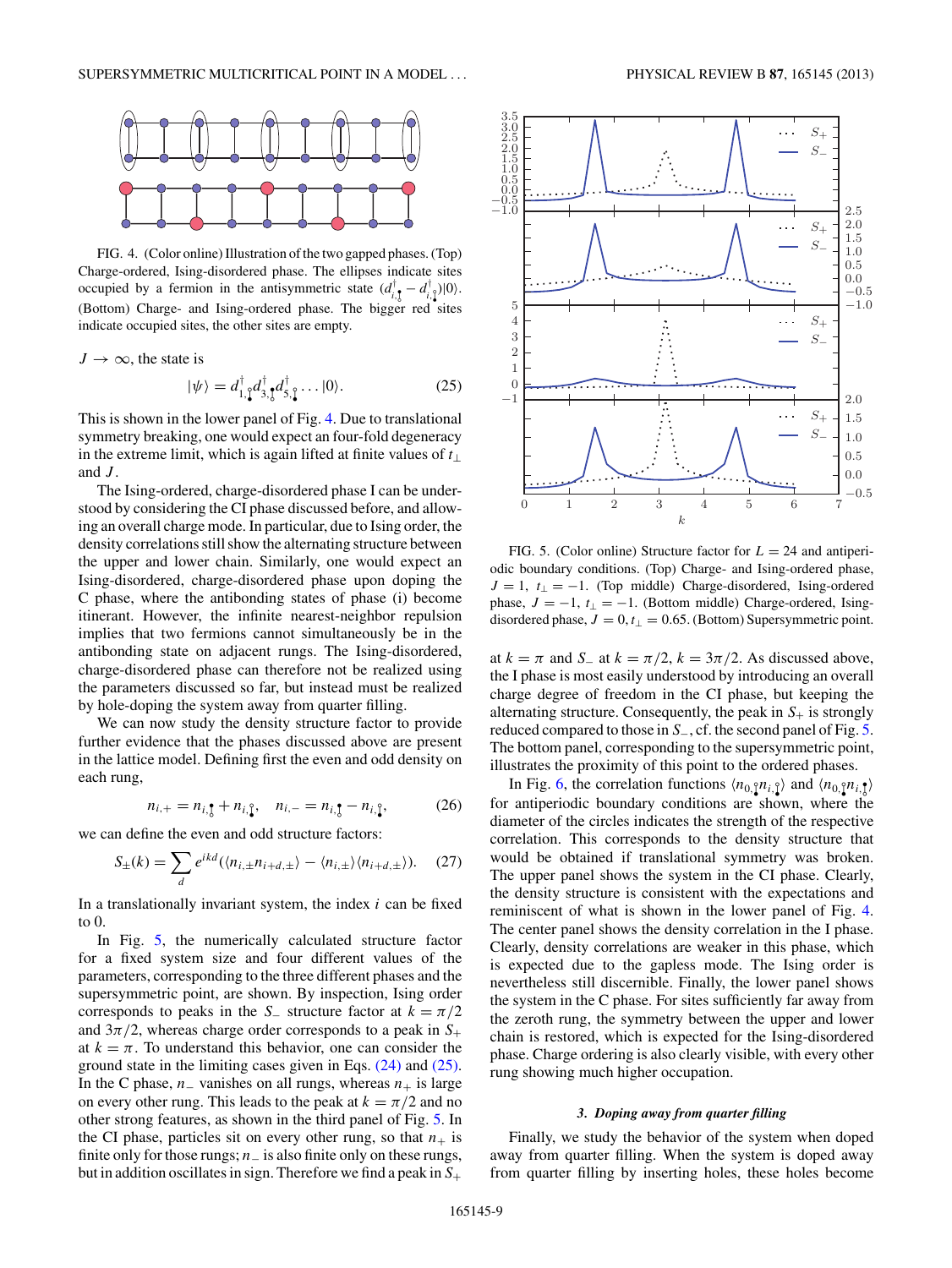<span id="page-10-0"></span>

FIG. 6. (Color online) Strength of the density correlation functions  $\langle n_{0,1}n_{j,1} \rangle$  and  $\langle n_{0,1}n_{j,1} \rangle$  (shown only with  $j > 0$ ) for values of the parameters representative of the three different phases at quarter filling. The diameters of the blue, filled dots are proportional to the strength of the correlation; the upper row in each panel corresponds to  $\langle n_{0,1}n_{j,1} \rangle$ , while the lower row corresponds to  $\langle n_{0,1}n_{j,1} \rangle$ , and the distance from the left end indicates *j* .

itinerant in both of the fully gapped phases, giving rise to a gapless charge mode. The central charge in these phases therefore becomes  $c = 1$ . The line of KT transition separating the two Ising-ordered phases disappears in this case and only two phases remain. These are separated by a line of Ising transitions, which appear as a line of  $c = 3/2$  transitions within a Luttinger liquid phase.

In Fig. 7, we show a numerically obtained phase diagram for  $L = 24$  with 0, 2, and 4 holes. The phase diagram was established by measuring the central charge for a fixed system sizes  $L = 24$  on a fine parameter grid. The phase boundary can then be observed as a line with  $c = 1.5$ , whereas we have  $c = 1$  in the rest of the phase diagram (for the number of holes  $N \neq 0$ ) as all phases have at least a gapless charge mode. While the location of the phase boundaries is not of much interest here, this confirms that the Ising and charge-disordered phase can be realized in a wide parameter range by doping the system away from quarter filling.

#### **C. Supersymmetry-preserving perturbation**

The second supersymmetric minimal model contains a supersymmetry-preserving relevant operator that induces a flow towards the first supersymmetric minimal model with  $c = 1<sup>39</sup>$  $c = 1<sup>39</sup>$  $c = 1<sup>39</sup>$  We can therefore obtain further evidence for the



FIG. 7. (Color online) Location of the Ising transition in the *t*⊥-*J* phase diagram for doping away from ground-state filling. The transition is determined from the peak in the central charge as  $t_{\perp}$  is varied for fixed *J*. Calculations are performed for  $L = 24$  with the number of particles  $N = L/2 - N_{\text{hole}}$ .

conjectured continuum theory by identifying a microscopic perturbation that corresponds to this operator in the field theory. A possible starting point to find such a perturbation is the fact that the supersymmetric model on the *chain* is described by the first supersymmetric minimal model with central charge  $c = 1$  in the continuum limit. We can therefore look for a perturbation that tunes the system between the square ladder and the chain, i.e., we look for a perturbation that meets the following criteria: (i) the perturbation should preserve supersymmetry on the lattice. (ii) For a large enough strength of the perturbation, the ground state of the perturbed ladder system coincides with that of the chain, and in particular is critical with  $c = 1$ . (iii) The Ising sector becomes gapped when turning on the perturbation, but the charge sector remains gapless; the unperturbed limit and the chain limit are connected by a line of critical systems with  $c = 1$ .

Supersymmetry-preserving perturbations can be constructed using the staggering discussed briefly in Sec. [II.](#page-2-0) The specific staggering divides the lattice into two sublattices *S*<sup>1</sup> and  $S_2$  with

$$
S_2 = \{ (4n - 3, \mathbf{5}), (4n - 1, \mathbf{5}) | n = 1, \dots, L/4 \}, \qquad (28)
$$

where  $(i, \bar{j})$   $((i, \bar{j}))$  indicates the upper (lower) site of the *i*th rung. The supercharge is then defined as

$$
Q^{\dagger} = \sum_{i \in S_1} c_i^{\dagger} P_i + z \sum_{i \in S_2} c_i^{\dagger} P_i.
$$
 (29)

Note that  $S_2$  coincides with the occupied sites in the bottom panel of Fig. [4.](#page-9-0) For  $z = 1$ , the system coincides with the homogeneous ladder system studied before. In the limit  $z = 0$ , there is no hopping term between the two sublattices and the particle number on each sublattice becomes a good quantum number. One can easily determine that one possible ground state of the system with periodic boundary conditions has all particles on sublattice  $S_2$ , which is a nonentangled product state. Since the total three-fold ground-state degeneracy must remain unchanged under staggering, there must be two ground states where all particles are on sublattice  $S_1$ . This sector is equivalent to a chain with length  $L' = 3L/2$ , where *L* is the length of the ladder, and filling 1*/*3. The twofold ground-state degeneracy is then consistent with the degeneracy of the chain model, and we know this state to be critical with  $c = 1$  and described by the first  $\mathcal{N} = 2$  supersymmetric minimal model. We can easily select the ground-state sector corresponding to a critical chain by adding a chemical potential on sublattice  $S_2$ such that particles on that sublattice are penalized. This form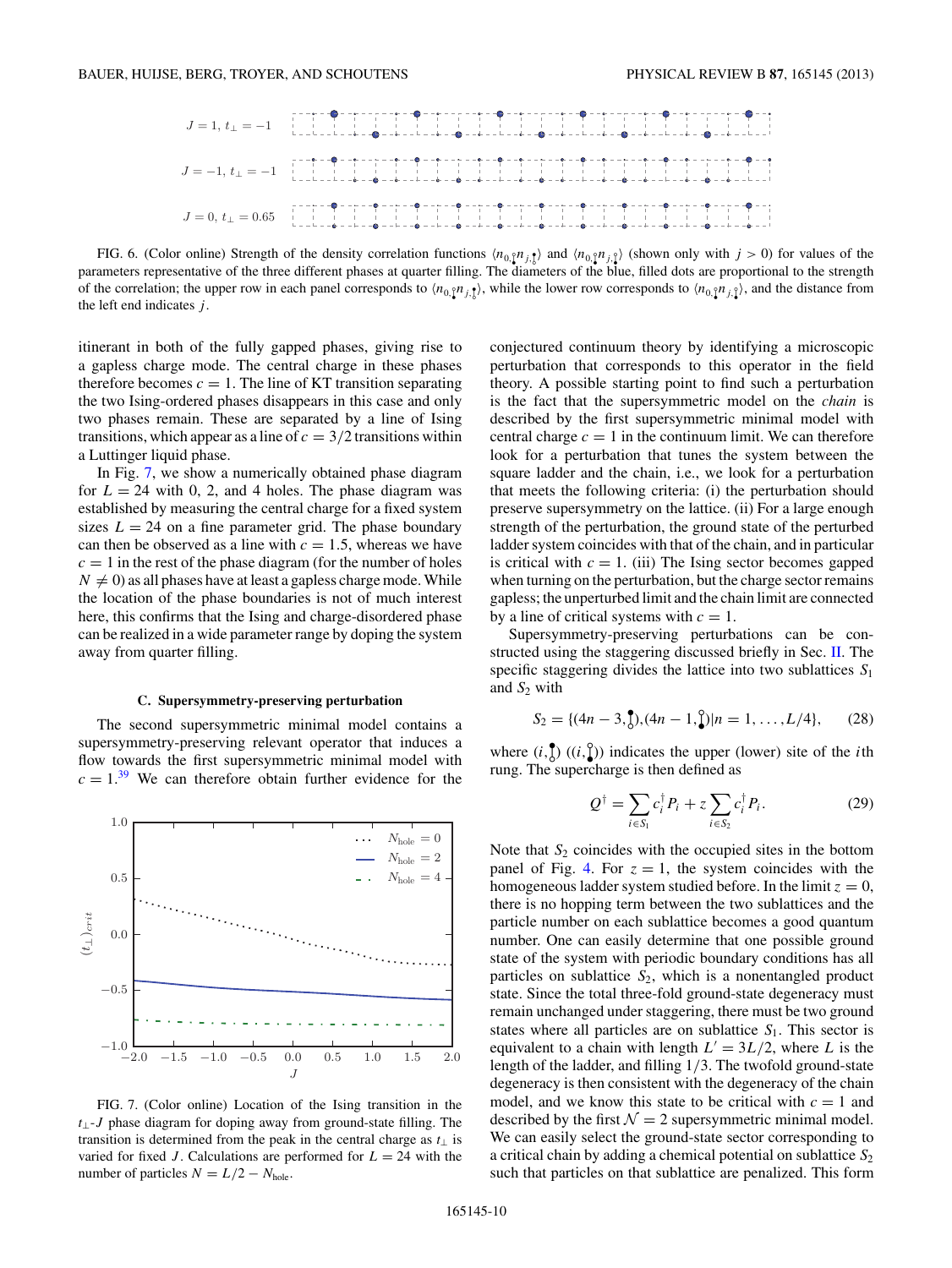

FIG. 8. (Color online) Effective central charge for systems perturbed away from the isotropic supersymmetric point by staggering on two sublattices, cf. Eq.  $(29)$ . The chemical potential  $\mu$  is only added on sites on sublattice  $S_2$ .

of staggering therefore meets the first two criteria mentioned above, namely, that it preserves supersymmetry and that in a limiting case  $(z = 0)$ , the model coincides with the exactly solvable model on the chain.

For  $z > 0$ , the number of particles on each sublattice is not a good quantum number and we expect the ground states to mix. We therefore have to resort to numerical simulations to determine whether the system remains gapless with  $c = 1$  for all  $z \in [0,1]$ . We numerically calculate the effective central charge for values of *z* between the limiting cases  $z = 0$  and  $z = 1$ . Our results are shown in Fig. 8. The solid lines show results without chemical potential. Clearly, the central charge drops from  $c = 3/2$  to  $c = 1$  away from the  $z = 1$  point. For small values of *z*, it becomes increasingly difficult to obtain the critical ground state because the DMRG calculation is biased towards the low-entanglement solution of particles sitting only on the *S*<sup>2</sup> lattice. While this is a true ground state only at  $z = 0$ , it is very competitive in energy also for  $z > 0$ . This is remedied by adding a negative chemical potential on  $S_2$ (i.e., energetically penalizing particles that sit on  $S_2$ ) for small values of *z* (dashed lines). This gives  $c = 1$  also for small values of *z*. Our data are therefore consistent with a  $c = 1$ phase for  $0 \leq z < 1$ , which is connected to the supersymmetric model on the chain.

## **VI. CONCLUSION**

We have studied in great detail a supersymmetric lattice model at and in the vicinity of a multicritical point. Despite being amenable to many analytic approaches, the continuum theory had not been firmly established prior to our work. This is mostly due to strong finite-size effects, which are caused by an unusual marginal operator present in the superconformal field theory. The marginal operator breaks Lorentz invariance but preserves a part of the supersymmetry. We demonstrate that the finite-size corrections are strongly suppressed in the entanglement entropy. This allows us to use entanglement entropy as a powerful probe for the system's properties. In particular, we show with careful finite-size extrapolation that the central charge of the model is  $c = 1.5$ , which is the value expected for the second superconformal minimal model.

Augmenting entanglement entropy results with calculations of correlation functions, we are able to establish a three-parameter phase diagram realizing four different phases adjacent to the supersymmetric point. The supersymmetric point appears as multicritical point in this phase diagram. We can relate the adjacent phases to the Ising and charge sector present in the candidate superconformal field theory, providing additional strongly supportive evidence. Finally, we study a particular supersymmetry-preserving perturbation that establishes a relation of our model to the well-understood case of the chain, which is described by the first superconformal minimal model.

Our results underline that the entanglement entropy is a powerful probe for many-body systems since it can easily be obtained using the density-matrix renormalization group and since it shows very robust features. The  $c = 3/2$  superconformal field theory, which we identify as the continuum theory, is also found as the continuum theory of related supersymmetric models.<sup>2,11</sup> One of these models<sup>11</sup> exhibits both the  $\mathcal{N} = 1$ and the  $\mathcal{N} = 2$  supersymmetry of the continuum theory on the lattice. Therefore coupling to the marginal operator that we have found is excluded in this model. It would be interesting to see if relating this model to our model provides a way of identifying the marginal operator on the lattice. Ideally, such an identification would allow one to tune away the finite-size effects due to the marginal operator.<sup>26</sup> It might also be possible to obtain qualitative verifications of the RG equations that we derived by studying supersymmetry preserving perturbations of the lattice model.

The results we obtained for the supersymmetric model will apply more generally to models that exhibit a multicritical point where a KT transition coincides with an Ising transition. An interesting candidate is the classical two dimensional fully frustrated XY model and related models in the same universality class (see, for example, Ref. [40\)](#page-15-0). The presence of emergent  $\mathcal{N} = 1$  supersymmetry in this class of models was suggested many years ago.<sup>41</sup> However, the additional presence of  $\mathcal{N} = 2$  supersymmetry has, to our knowledge, not been discussed. Furthermore, it seems that there is no consensus in the literature on the values of the critical exponents at the multicritical point.<sup>[40](#page-15-0)</sup> The interesting renormalization group flow that we found due to the presence of marginal operators may shed new light on this issue.

Finally, we note that it has been suggested that multicriticality is a generic feature of the supersymmetric lattice models and that the extensive ground-state entropy in two dimensional systems is indicative of this feature. $4,42$  $4,42$  The results of our paper may be seen as a small step in the very ambitious program of identifying multicriticality in these two dimensional models. An obvious next step is to carry out a similar analysis and explore the phase diagram by perturbing away from the supersymmetric point for a one-dimensional model with an extensive ground-state entropy such as the zigzag ladder.<sup>[4,16](#page-14-0)</sup>

#### **ACKNOWLEDGMENTS**

It is a pleasure to thank Jan de Boer, Pasquale Calabrese, Massimo Campostrini, Paul Fendley, Robert Konik, Andreas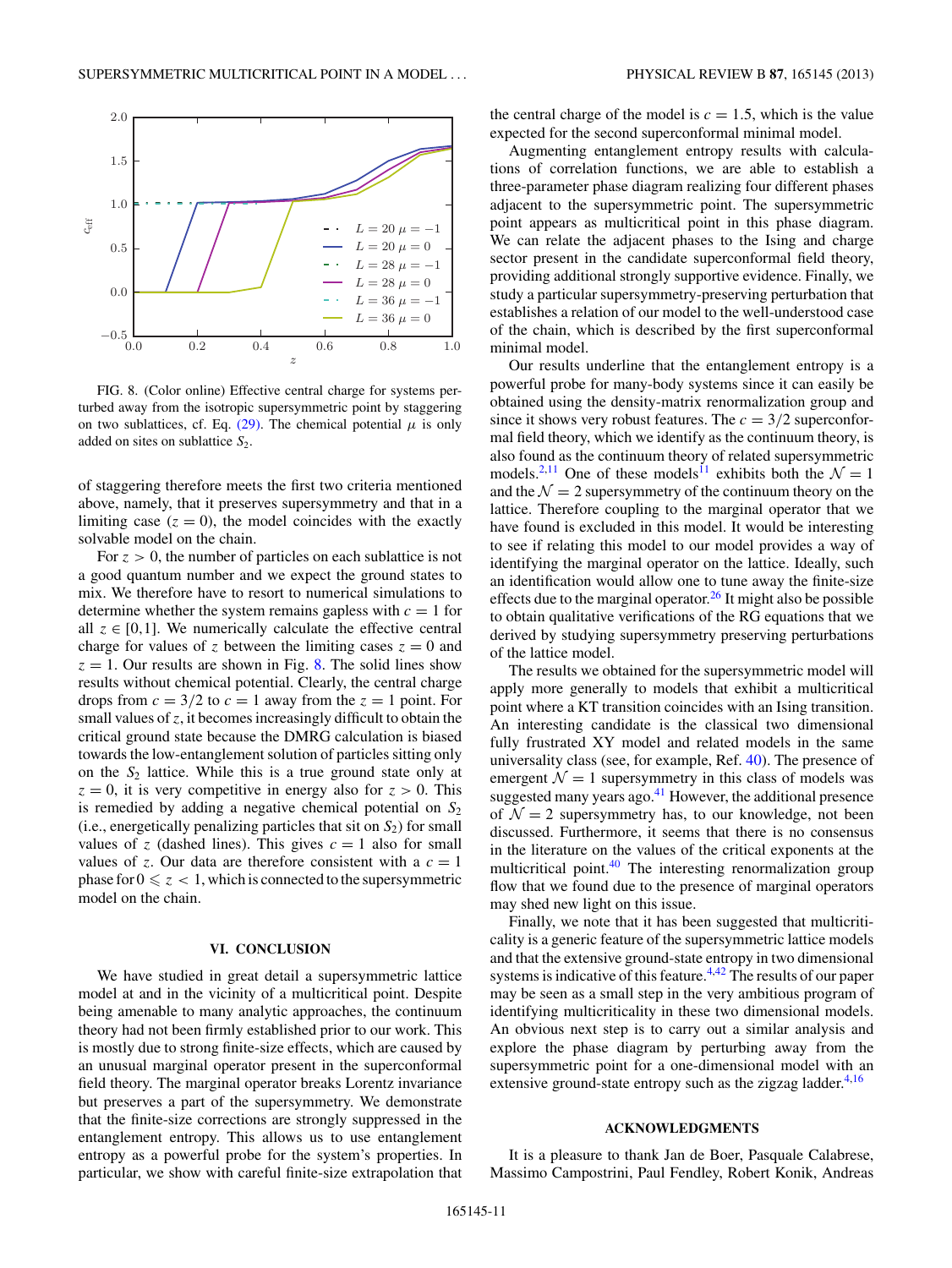<span id="page-12-0"></span>Ludwig, John McGreevy, Bernard Nienhuis, Subir Sachdev, Ari Turner, Thomas Quella, Guifre Vidal, and Herman Verlinde for helpful discussions. We also thank the Aspen Center for Physics and the NSF under Grant No. 1066293 for hospitality during the early stages of this work and the Kavli Institute for Theoretical Physics and the NSF under Grant No. NSF PHY11-25915 for hospitality at the final stages of this work. Part of the calculations were performed on the Brutus cluster at ETH Zurich. The DMRG code was developed with support from the Swiss platform for High-Performance and High-Productivity Computing (HP2C) and based on the ALPS libraries[.43](#page-15-0) L.H. acknowledges funding from the Netherlands Organisation for Scientific Research (NWO). E.B. was supported by the National Science Foundation under Grants DMR-0757145 and DMR-0705472, by the ISF under Grant No. 7113640101, and by the Robert Rees Fund.

## **APPENDIX A: EXACTLY SOLUBLE LIMITS**

Here, we review the results of the unpublished work of Ref. [17](#page-14-0) on the two soluble limits of the lattice model for hardcore spinless fermions on a two-leg ladder. The starting point is the supersymmetric model on the square ladder given by the Hamiltonian in Eq. [\(4\).](#page-2-0) To this Hamiltonian the perturbations *t*<sup>⊥</sup> and *J* given in Eq. [\(23\)](#page-7-0) are added. The soluble limits are  $J \to \infty$ ,  $t_{\perp} \ge -1$  and  $t_{\perp} = -1$ ,  $J \ge -2$ , respectively. In the following, we assume that we tune the chemical potential such that the ground state is always at quarter filling.

Let us first consider the limit  $J \to \infty$  where we recover an Ising model. Large *J* implies a large energy penalty for particles to be on adjacent rungs. At quarter filling, we can thus consider the low-energy subspace spanned by the configurations with a particle on every other rung. This subspace falls apart into two disconnected sectors with particles on all even/odd rungs. Projecting out the empty rungs, we are left with a Ising degree of freedom at each site representing a particle on the upper (lower) leg as  $\uparrow (\downarrow)$ . The hopping along the rung directly translates into a spin flip. The three-body term is always trivial in this low-energy subspace, whereas the two-body repulsion for two particles to be two sites apart on the same leg simply translates into a ferromagnetic repulsion between two neighboring Ising spins. Finally, there is another contribution to this ferromagnetic interaction from second order perturbation theory, where a particle virtually hops to a neighboring rung and back. Putting all this together, the effective Hamiltonian for large *J* reads

$$
H_{J\to\infty} = \sum_{i=1}^{L/2} \left[ (1+t_{\perp})\sigma_i^x + \left(\frac{1}{2} + \frac{1}{2+J}\right)\sigma_i^z \sigma_{i+1}^z \right],
$$

where  $\sigma^x$  and  $\sigma^z$  are the usual Pauli matrices. It follows that for large *J* there is an Ising transition at  $t_{\perp} = -\frac{1}{2} + \frac{1}{2+J} \approx -1/2$ .

We now turn to the limit  $t_{\perp} = -1$ . In this limit, there is no rung hopping, and since two particles cannot hop past each other the Hilbert space falls apart into many disconnected sectors.<sup>14</sup> From the large  $J$  limit, however, we know that for *t*<sup>⊥</sup> smaller than the critical value, the system is in an Ising-ordered phase. In the Ising-ordered phase the ground state is dominated by the configuration in which a particle on the upper leg is followed by a particle on the lower leg and vice versa. It follows that for  $t_{\perp} = -1$  the ground state must be in the sector where particles on the upper and lower leg alternate. In this sector, the attractive three-body term and the repulsive two-body term for particles on the same leg add up to zero for all configurations. The only remaining interaction term is the two-body repulsion diagonally across a plaquette between a particle on the upper and a particle on the lower leg. It follows that for the effective Hamiltonian, we do not have to distinguish between particles on the upper and lower leg. Using a Jordan-Wigner transformation, we can map the configurations of occupied and empty rungs to spin configurations. The nearest-neighbor hopping along the legs then translates into a nearest-neighbor spin exchange term and the 2-body repulsion into a spin-spin interaction. The effective Hamiltonian for  $t_{\perp} = -1$  reads

$$
H_{t_1=-1} = 4 \sum_{i=1}^{L} \left( S_i^+ S_{i+1}^- + S_i^- S_{i+1}^+ + \frac{2+J}{4} S_i^z S_{i+1}^z \right),
$$

where  $S^z = \sigma^z/2$  and  $S^{\pm} = (\sigma^x \pm i \sigma^y)/4$ . The effective Hamiltonian is the well-known XXZ Heisenberg model. The continuum theory is the free boson. The KT transition between the charge-ordered and charge-disordered phase coincides with the  $SU(2)$  symmetric point. Since this symmetry is also present in the lattice model the critical point is easily identified to be at  $J = 0$ . In principle, one can consider perturbing away form the  $t_{\perp} = -1$  limit, but we will not do so here.<sup>17</sup>

## **APPENDIX B: RELATING THE FIELD THEORY TO MICROSCOPICS**

In this section, we present a microscopic way to understand the origin of the effective field theory [see Eq.  $(14)$ ]. This provides a way to relate the physical observables to the continuum fields  $\Phi$ ,  $\psi$ .

The microscopic Hamiltonian [\(4\)](#page-2-0) describes a onedimensional system of particles with strong repulsive interactions. Due to the infinite nearest-neighbor repulsion, the statistics of the particles is unimportant when considering properties such as the spectrum and the density-density correlations. This is since exchanging particles is impossible. In what follows, we will imagine that the particles are *bosons* and derive an effective low-energy theory for two interacting bosonic chains. This procedure involves relaxing the hard-core constraints and replacing them by "soft core" repulsive interactions, and then extrapolating to the limit of strong interactions. Our derivation is based on the assumption that in the low-energy limit, the physics of the soft-core model matches that of the original model. This is supported by comparing the phase diagram of the effective model (see below) to the numerical results of Sec. [V](#page-6-0) and the exactly solvable limits (Appendix  $\overline{A}$ ).

We begin from an effective bosonized Hamiltonian describing two chains of interacting bosons, given by

$$
H = H_0 + H_{\text{int}}.\tag{B1}
$$

The free part of the Hamitonian describes two identical Luttinger liquids:

$$
H_0 = \sum_{\alpha=1,2} \frac{v}{2\pi} \int dx K \bigg[ (\partial_x \phi_\alpha)^2 + \frac{1}{K} (\partial_x \theta_\alpha)^2 \bigg], \quad (B2)
$$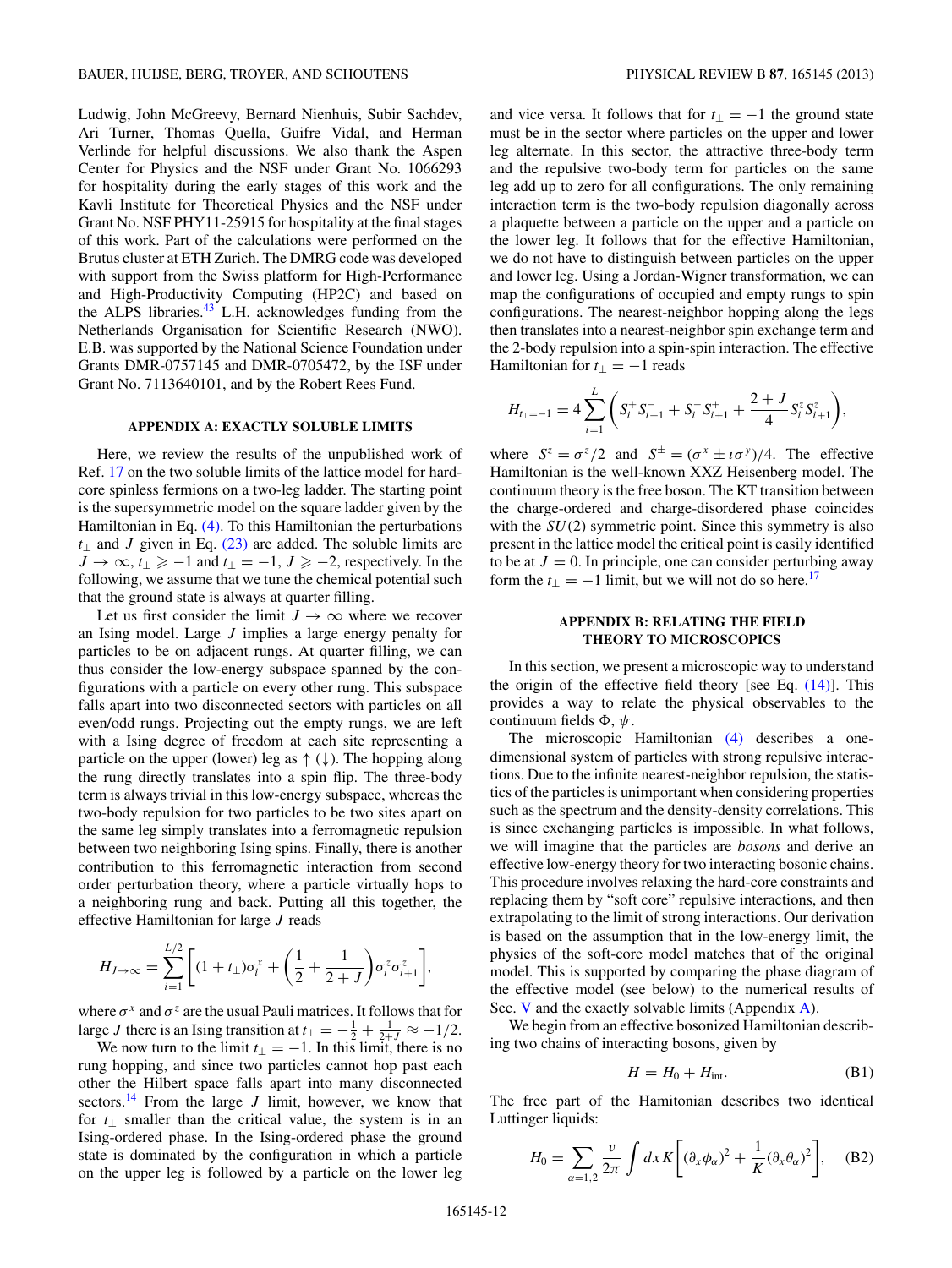<span id="page-13-0"></span>where  $v$  and  $K$  are the sound velocity and Luttinger parameter, respectively, and  $\phi_{\alpha}$ ,  $\theta_{\alpha}$  ( $\alpha = 1,2$ ) are canonical fields satisfying  $[\phi_{\alpha}(x), \partial_{x} \theta_{\alpha}(x')] = i\pi \delta_{\alpha\alpha} \delta(x - x')$ . The boson annihilation operator on chain *α* is given by  $\psi_{\alpha} \sim \sqrt{\rho_{\alpha}} e^{i\phi_{\alpha}}$ , where  $\rho_{\alpha}$ is the density operator of chain *α*.

The interacting part of the Hamiltonian,  $H_{int}$ , is most conveniently written in terms of center-of-mass and relative variables,  $\theta_{\pm} = \theta_1 \pm \theta_2$ ,  $\phi_{\pm} = (\phi_1 \pm \phi_2)/2$ . Notice that these fields satisfy the same commutation relations as the original fields  $\phi_{\alpha}$ ,  $\theta_{\alpha}$ . In terms of  $\{\phi_{\pm}, \theta_{\pm}\}\,$ ,  $H_{\text{int}}$  is given by

$$
H_{\text{int}} = \int dx [(V \cos(2\theta_{-}) - t_{\perp} \cos(2\phi_{-})]
$$

$$
+ \int dx V_u \cos(4\theta_{+}) + \cdots
$$
(B3)

*V*,  $t_{\perp}$ , and  $V_u$  represent inter-chain density-density interactions, inter-chain hopping, and inter-chain Umklapp scattering, respectively. We neglect terms involving higher harmonics, which are less relevant than those in Eq. (B3).

When  $V = t_{\perp}$ , the odd sector can be mapped into a trans-verse field Ising model at criticality.<sup>[44](#page-15-0)</sup> The Ising order/disorder fields are identified as  $\sigma \sim \sin \theta_-, \mu \sim \cos \phi_-.$  If  $V \neq t_\perp$ , the odd sector becomes gapped.  $V > t_{\perp}$  ( $V < t_{\perp}$ ) corresponds to the ordered (disordered) phase of the Ising model, respectively.

We can now see the relation between the bosonic two-chain model  $(B1)$  and the effective field theory of Eq.  $(14)$ . The bosonic field  $\Phi$  is related to the center of mass degree of bosome held  $\Phi$  is related to the center of mass degree of freedom:  $\Phi = 2\sqrt{2\theta_+}$ . The fermionic (Ising) sector in Eq. [\(14\)](#page-4-0) is equivalent to the odd sector of our two-chain model. As discussed in Sec. [V B,](#page-7-0) the supersymmetric model corresponds to tuning the even and odd sectors to their critical points simultaneously. Supersymmetry breaking perturbations open a mass gap in either the charge sector, the Ising sector, or both.

We can now relate the microscopic density to the operators of the field theory. The density operator in chain  $\alpha$  is given by

$$
\rho_{\alpha} = \rho_0 + \frac{1}{\pi} \partial_x \theta_{\alpha} + \frac{1}{a} \cos(2\pi \rho_0 x + 2\theta_{\alpha}) + \cdots
$$
 (B4)

Here, *a* is the lattice constant, and the average density is  $\rho_0 = 1/(4a)$ , corresponding to a quarter filled system. The *...* represent higher harmonics. It is convenient to define even and odd combinations of the densities,  $\rho_{\pm} = \rho_1 \pm \rho_2$ . In terms of the even and odd fields, we get the following expression for *ρ*±:

$$
\rho_{+} = 2\rho_{0} + \frac{1}{\pi}\partial_{x}\theta_{+} + \frac{2}{a}\cos(\theta_{-})\cos(2\pi\rho_{0}x + \theta_{+})
$$

$$
+ \frac{2}{a}\cos(2\theta_{-})\cos(4\pi\rho_{0}x + 2\theta_{+}) + \cdots, \qquad (B5)
$$

$$
\rho_{-} = \frac{1}{\pi} \partial_{x} \theta_{-} + \frac{2}{a} \sin (\theta_{-}) \sin (2\pi \rho_{0} x + \theta_{+}) + \cdots. \quad (B6)
$$

Notice that in the odd sector, either cos(2*θ*−) or− cos(2*φ*−) are relevant (corresponding to the ordered and disordered phases of the Ising model). So either *θ*<sup>−</sup> or *φ*<sup>−</sup> are pinned to the minima of the respective cosine terms. In either case,  $\langle \cos(\theta_+) \rangle = 0$ . Therefore the first harmonic in  $\rho_+$ , proportional to cos( $\theta_-$ ), does not contribute to the long-range correlations, and can be dropped. On the other hand,  $\langle \cos(2\theta_+) \rangle \neq 0$  in either the disordered or the ordered phase (since this term appears in the Hamiltonian). Hence the long-range correlations of  $\rho_+$ 

contain a smooth part and an oscillatory part with wave vector  $2Q \equiv 4\pi \rho_0 = \pi/a$ . The long-range correlations of  $\rho_-$  are dominated by an oscillatory part with period  $Q = \pi/2a$ , and the amplitude is proportional to the Ising order parameter  $\sigma \sim$ sin *θ*−. The expected periodicities of the density modulations match the ones that appear in the numerically obtained density structure factors (see Figs.  $5$  and  $6$ ). We conclude that Eqs. (B5) and (B6) give the long-range components of the density operators in terms of the continuum fields  $\Phi \sim \theta_+$ ,  $\sigma$ .

## **APPENDIX C: SUPERSYMMETRY PRESERVING MARGINAL OPERATOR**

We show that the multicritical theory of the free boson and the free fermion coupled to a marginal operator preserves part of the supersymmetry present at the fixed point. At the multicritical point, this theory has an  $\mathcal{N} = (2, 2)$  supersymmetry generated by the supercharges  $G_L^{\pm} \equiv \psi_L \exp(\pm i \sqrt{2} \Phi_L)$ and  $G_R^{\pm} \equiv \psi_R \exp(\mp i \sqrt{2} \Phi_R)$ . At the fixed point these supercharges clearly satisfy  $\partial G_R^{\pm} = 0$  and  $\bar{\partial} G_L^{\pm} = 0$ . Indeed the supercharges are the conserved currents associated to supersymmetry.

To show that part of the supersymmetry is preserved when we perturb the fixed point theory by coupling to a specific marginal operator, we show that a linear combination of the supercharges,  $G_L^{\pm}$  and  $G_R^{\pm}$ , is still conserved at least perturbatively in the coupling constant. That is, we find new supercharges  $\tilde{G}^{\pm} = (\tilde{G}_L^{\pm}, \tilde{G}_R^{\pm})$  that satisfy

$$
\bar{\partial}\tilde{G}_L^{\pm} + \partial\tilde{G}_R^{\pm} = 0
$$

to first order in the coupling. As we will see, the new supercharges are no longer purely holomorphic or antiholomorphic. This is because the marginal operator breaks Lorentz invariance and therefore couples the left- and right-moving sectors. It follows that the perturbed theory only preserves  $\mathcal{N} = 2$  supersymmetry.

The procedure to identify conserved currents away from the fixed point is nicely explained in Ref. [45.](#page-15-0) Consider a free theory with a conserved current,  $J(z)$ . Upon coupling the free theory to an operator  $O(z,\bar{z})$  with coupling constant  $g<sub>O</sub>$ , one find to first order in  $g<sub>O</sub>$  that

$$
\bar{\partial}J(z) = g_O A(z, \bar{z}) + \cdots, \qquad (C1)
$$

where  $A(z,\bar{z})$  is the term in the OPE of *J* with *O* with coefficient  $(z - z_1)^{-1}$ :

$$
J(z)O(z_1,\bar{z}_1) = \cdots + \frac{1}{z-z_1}A(z,\bar{z}) + \cdots.
$$

For a derivation of this result we refer to Ref. [45.](#page-15-0) The conclusion is that there is a conserved current if *A* can be written as total derivatives with respect to *z*.

For the case under consideration, we perturb the fixed point theory by adding the following interaction terms to the Lagrangian:

$$
\mathcal{L}_{int} = -i\lambda O_{\lambda}(z,\bar{z}) + g O_{g}(z,\bar{z}),
$$
  
\n
$$
O_{\lambda}(z,\bar{z}) = (\partial_{x} \Phi)\psi_{R}\psi_{L} = (i\,\partial \Phi_{L} - i\,\bar{\partial} \Phi_{R})\psi_{R}\psi_{L},
$$
  
\n
$$
O_{g}(z,\bar{z}) = \cos[\sqrt{2}\Phi] = \frac{1}{2}(e^{i\sqrt{2}\Phi} + e^{-i\sqrt{2}\Phi}),
$$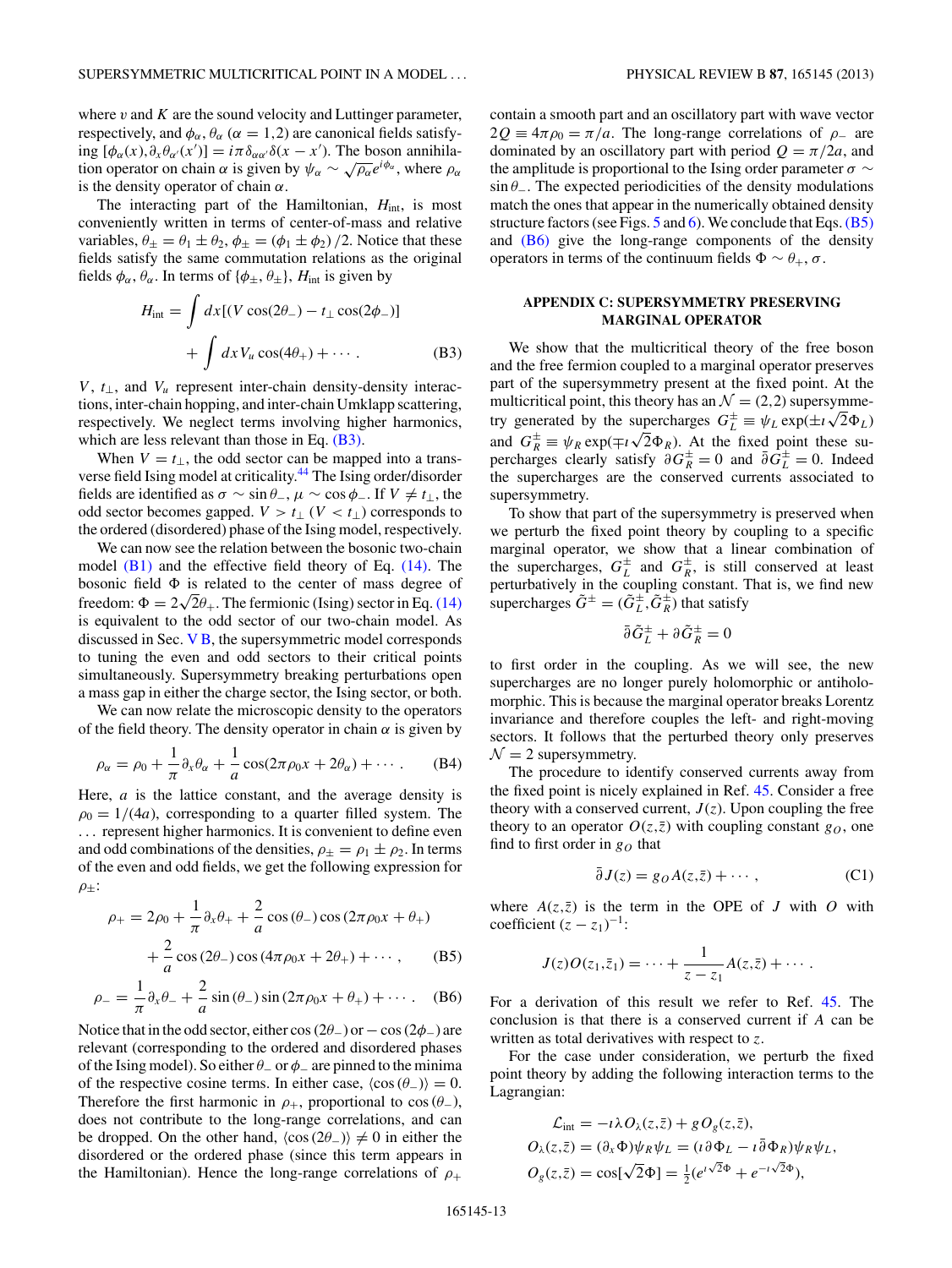<span id="page-14-0"></span>where  $\Phi = \Phi_L + \Phi_R$ . For the OPEs of the supercharges with the marginal operators, we find

$$
G_L^{\pm}(z)O_{\lambda}(w,\bar{w}) \sim \cdots - \frac{\iota}{4\pi} \frac{1}{z-w} \psi_R(\partial \Phi_L - \bar{\partial} \Phi_R) e^{\pm i\sqrt{2}\Phi_L}
$$
  
+  $\cdots$ ,  

$$
G_R^{\pm}(\bar{z})O_{\lambda}(w,\bar{w}) = \cdots + \frac{\iota}{4\pi} \frac{1}{\bar{z}-\bar{w}} \psi_L(\partial \Phi_L - \bar{\partial} \Phi_R) e^{\mp i\sqrt{2}\Phi_R}
$$
  
+  $\cdots$ ,  

$$
G_L^{\pm}(z)O_g(w,\bar{w}) = \cdots \pm i \frac{1}{\sqrt{2}} \frac{1}{z-w} \psi_L \partial \Phi_L e^{\mp i\sqrt{2}\Phi_R} + \cdots,
$$

$$
G_R^{\pm}(\bar{z})O_g(w,\bar{w})=\cdots\mp i\frac{1}{\sqrt{2}}\frac{1}{\bar{z}-\bar{w}}\psi_R\bar{\partial}\Phi_R e^{\pm i\sqrt{2}\Phi_L}+\cdots,
$$

where all the operators on the r.h.s. are at  $(z,\bar{z})$ . We can ignore the more singular terms and regular terms, because they vanish upon angular integration.<sup>[45](#page-15-0)</sup> Using these equations and the result [\(C1\),](#page-13-0) we find that to first order in  $\lambda$  and *g* we have

$$
\bar{\partial}G_{L}^{\pm} = -\frac{\lambda}{4\pi} \psi_{R} (\partial \Phi_{L} - \bar{\partial} \Phi_{R}) e^{\pm i\sqrt{2}\Phi_{L}}
$$
\n
$$
+ \frac{g}{2} (\pm i\sqrt{2}) \psi_{L} \partial \Phi_{L} e^{\mp i\sqrt{2}\Phi_{R}}
$$
\n
$$
= \partial \left( \frac{\lambda}{4\pi} \frac{\pm i}{\sqrt{2}} \psi_{R} e^{\pm i\sqrt{2}\Phi_{L}} \right) + \frac{\lambda}{4\pi} \psi_{R} \bar{\partial} \Phi_{R} e^{\pm i\sqrt{2}\Phi_{L}}
$$
\n
$$
+ \frac{g}{2} (\pm i\sqrt{2}) \psi_{L} \partial \Phi_{L} e^{\mp i\sqrt{2}\Phi_{R}},
$$
\n
$$
\partial G_{R}^{\pm} = \frac{\lambda}{4\pi} \psi_{L} (\partial \Phi_{L} - \bar{\partial} \Phi_{R}) e^{\mp i\sqrt{2}\Phi_{R}}
$$
\n
$$
+ \frac{g}{2} (\mp i\sqrt{2}) \psi_{R} \bar{\partial} \Phi_{R} e^{\pm i\sqrt{2}\Phi_{L}}
$$

$$
= \bar{\partial} \left( \frac{\lambda}{4\pi} \frac{\mp i}{\sqrt{2}} \psi_L e^{\mp i \sqrt{2} \Phi_R} \right) + \frac{\lambda}{4\pi} \psi_L \partial \Phi_L e^{\mp i \sqrt{2} \Phi_R} + \frac{g}{2} (\mp i \sqrt{2}) \psi_R \bar{\partial} \Phi_R e^{\pm i \sqrt{2} \Phi_L}.
$$

We note that  $\bar{\partial} G_L^{\pm}$  contains a total derivative with respect to *z* and then two terms that cannot be written as total derivates. However, the latter two terms also appear in  $\partial G_R^{\pm}$ . It follows that a linear combination of the left- and right-moving supercharges leads to a conserved current if these terms cancel. For the terms to cancel, it suffices that the determinant of the matrix

$$
\begin{pmatrix}\n\frac{\lambda}{4\pi} & \frac{g}{2}(\mp i\sqrt{2}) \\
\frac{g}{2}(\pm i\sqrt{2}) & \frac{\lambda}{4\pi}\n\end{pmatrix}
$$

vanishes. This leads to

$$
\left(\frac{\lambda}{4\pi}\right)^2 - \left(\frac{g}{\sqrt{2}}\right)^2 = 0 \Rightarrow \lambda = \pm 2\sqrt{2}\pi g.
$$

We thus find that for  $\lambda = \pm 2\sqrt{2}\pi g$  there are two conserved currents associated to an  $\mathcal{N} = 2$  supersymmetry because a linear combination of  $\partial G_L^{\pm}$  and  $\bar{\partial} G_R^{\pm}$  is equal to total  $d$  include the combination of  $\partial G_L$  and  $\partial G_R$  is equal to total derivatives. For  $\lambda = 2\sqrt{2}\pi g$  the current conservation relation reads

$$
\bar{\partial}\tilde{G}_L^{\pm} + \partial\tilde{G}_R^{\pm} = 0,
$$

with

$$
\tilde{G}_L^{\pm} = G_L^{\pm} + \frac{g}{2} \psi_L e^{\mp i \sqrt{2} \Phi_R}, \quad \tilde{G}_R^{\pm} = \mp i G_R^{\pm} \mp i \frac{g}{2} \psi_R e^{\pm i \sqrt{2} \Phi_L}.
$$

Finally, we note that the supercharges generating the  $\mathcal{N} = (1,1)$  supersymmetry are not conserved for any nonzero value of *λ*.

- 1P. Fendley, K. Schoutens, and J. de Boer, [Phys. Rev. Lett.](http://dx.doi.org/10.1103/PhysRevLett.90.120402) **90**, [120402 \(2003\).](http://dx.doi.org/10.1103/PhysRevLett.90.120402)
- 2P. Fendley, B. Nienhuis, and K. Schoutens, [J. Phys. A](http://dx.doi.org/10.1088/0305-4470/36/50/004) **36**, 12399 [\(2003\).](http://dx.doi.org/10.1088/0305-4470/36/50/004)
- 3P. Fendley and K. Schoutens, Phys. Rev. Lett. **95**[, 046403 \(2005\).](http://dx.doi.org/10.1103/PhysRevLett.95.046403)
- <sup>4</sup>L. Huijse, J. Halverson, P. Fendley, and K. Schoutens, *[Phys. Rev.](http://dx.doi.org/10.1103/PhysRevLett.101.146406)* Lett. **101**[, 146406 \(2008\).](http://dx.doi.org/10.1103/PhysRevLett.101.146406)
- 5M. Beccaria and G. F. De Angelis, [Phys. Rev. Lett.](http://dx.doi.org/10.1103/PhysRevLett.94.100401) **94**, 100401 [\(2005\).](http://dx.doi.org/10.1103/PhysRevLett.94.100401)
- 6L. Huijse, [J. Stat. Mech.: Theory Exp. \(2011\) P04004.](http://dx.doi.org/10.1088/1742-5468/2011/04/P04004)
- 7P. Fendley and C. Hagendorf, J. Phys. A **43**[, 402004 \(2010\).](http://dx.doi.org/10.1088/1751-8113/43/40/402004)
- 8P. Fendley and C. Hagendorf, [J. Stat. Mech.: Theory Exp. \(2011\)](http://dx.doi.org/10.1088/1742-5468/2011/02/P02014) [P02014.](http://dx.doi.org/10.1088/1742-5468/2011/02/P02014)
- 9L. Huijse, N. Moran, J. Vala, and K. Schoutens, [Phys. Rev. B](http://dx.doi.org/10.1103/PhysRevB.84.115124) **84**, [115124 \(2011\).](http://dx.doi.org/10.1103/PhysRevB.84.115124)
- 10M. Beccaria and C. Hagendorf, J. Phys. A **45**[, 365201 \(2012\).](http://dx.doi.org/10.1088/1751-8113/45/36/365201)
- 11C. Hagendorf, J. Stat. Phys. **150**[, 609 \(2013\).](http://dx.doi.org/10.1007/s10955-013-0709-9)
- $12$ In supersymmetric theories,  $N$  refers to the number of supercharges. More precisely, an  $\mathcal{N} = N$  supersymmetric quantum-mechanical theory can be defined in terms of *N* self-adjoint supercharges  $Q_i$  =  $Q_i^{\dagger}$ , where  $i = 1, \ldots, N$ , and a Hamiltonian, *H*. These operators act on a Hilbert space,  $H$ , and obey the following anticommutation

relation for all  $i, j = 1, ..., N$ :  $\{Q_i, Q_j\} = H\delta_{ij}$ . Consequently, the Hamiltonian commutes with the supercharges and can be written as  $H = \frac{2}{N} \sum_i Q_i^2$ . For  $\mathcal{N} = 2$  supersymmetry it is more common, however, to define the theory in terms of the supercharge, *Q* =  $(Q_1 + iQ_2)/\sqrt{2}$ , and its adjoint,  $Q^{\dagger} = (Q_1 - iQ_2)/\sqrt{2}$ . The Hamiltonian then reads  $H = \{Q, Q^{\dagger}\}\$ . This is the notation we use here.

- 13S.-A. Cheong and C. L. Henley, [Phys. Rev. B](http://dx.doi.org/10.1103/PhysRevB.79.212402) **79**, 212402 [\(2009\).](http://dx.doi.org/10.1103/PhysRevB.79.212402)
- 14S.-A. Cheong and C. L. Henley, [Phys. Rev. B](http://dx.doi.org/10.1103/PhysRevB.80.165124) **80**, 165124 [\(2009\).](http://dx.doi.org/10.1103/PhysRevB.80.165124)
- <sup>15</sup>W. Münder, A. Weichselbaum, A. Holzner, J. von Delft, and C. L. Henley, New J. Phys. **12**[, 075027 \(2010\).](http://dx.doi.org/10.1088/1367-2630/12/7/075027)
- 16L. Huijse, Ph.D. Thesis, University of Amsterdam, 2010.
- 17L. van der Noort, Master Thesis, University of Amsterdam, 2007.
- 18D. Friedan, Z. Qiu, and S. Shenker, [Phys. Rev. Lett.](http://dx.doi.org/10.1103/PhysRevLett.52.1575) **52**, 1575 (1984). 19Z. Qiu, [Phys. Lett. B](http://dx.doi.org/10.1016/0370-2693(87)90008-6) **188**, 207 (1987).
- 20L. Dixon, P. Ginsparg, and J. Harvey, [Nucl. Phys. B](http://dx.doi.org/10.1016/0550-3213(88)90011-9)**306**, 470 (1988).
- $21$ M. Sitte, A. Rosch, J. S. Meyer, K. A. Matveev, and M. Garst, *[Phys.](http://dx.doi.org/10.1103/PhysRevLett.102.176404)* Rev. Lett. **102**[, 176404 \(2009\).](http://dx.doi.org/10.1103/PhysRevLett.102.176404)
- 22J. L. Cardy, *Scaling and Renormalization in Statistical Physics* (Cambridge University Press, Cambridge, UK, 1996).